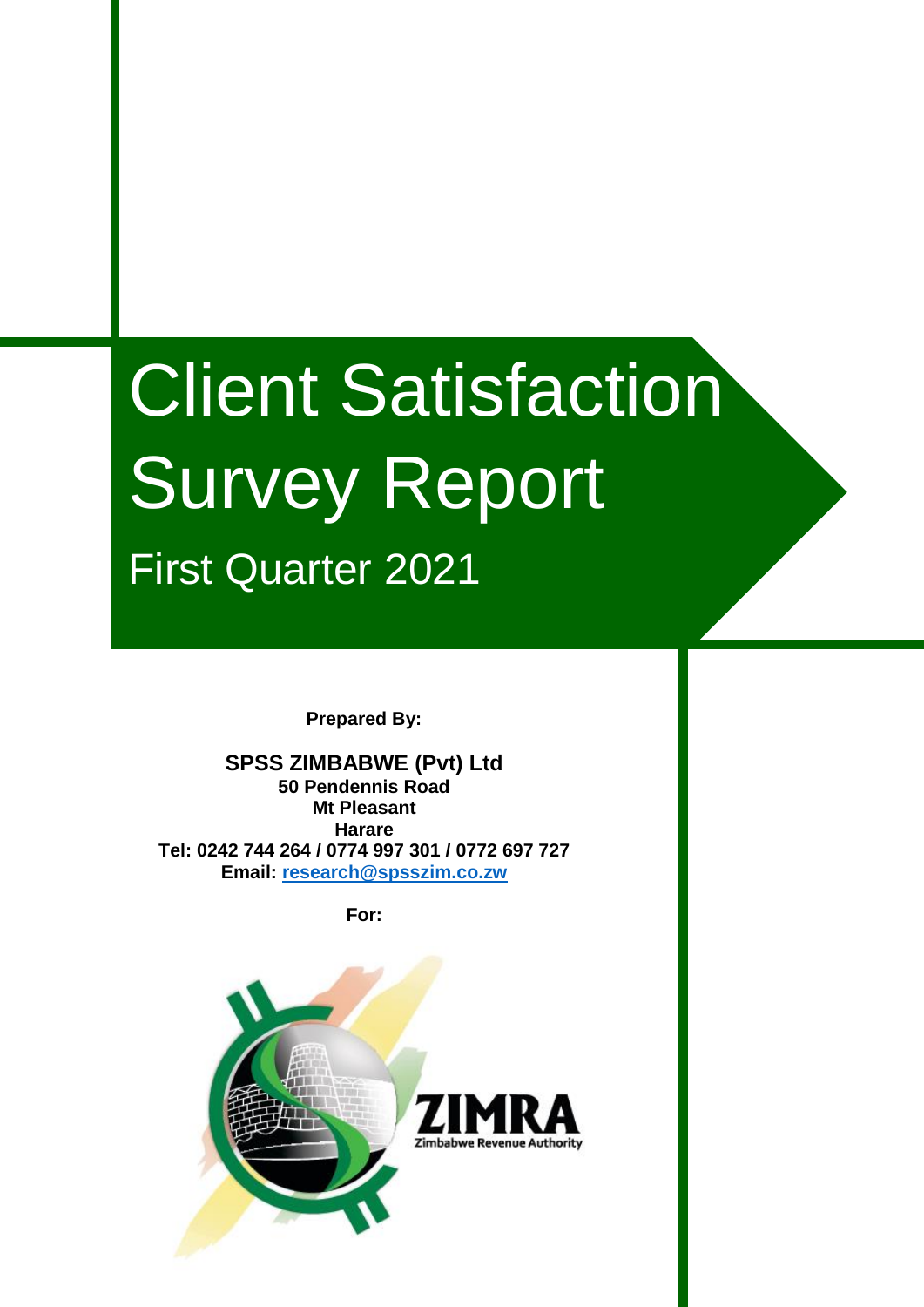# **Contents**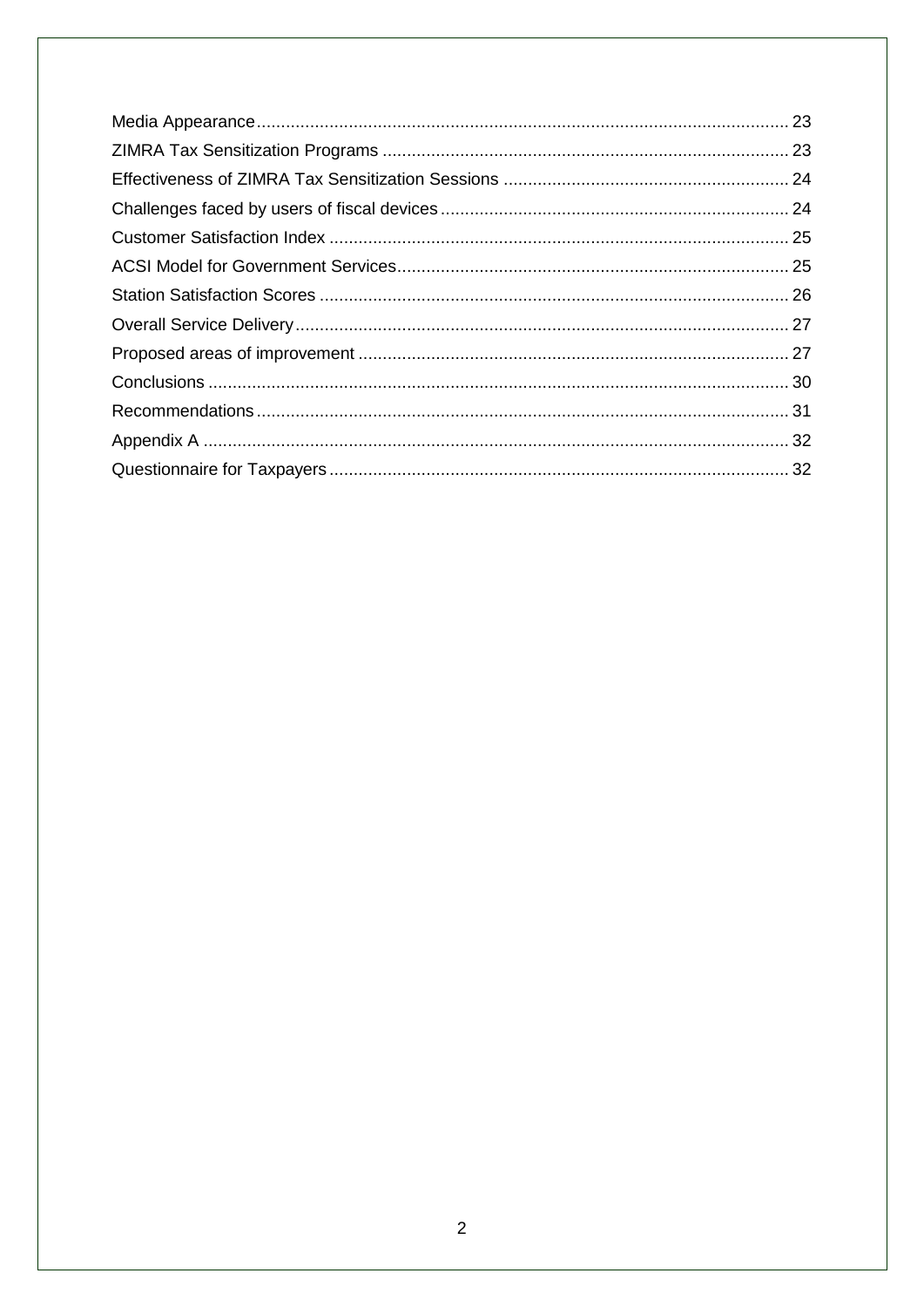# List of Figures

| Figure 13: Cross-tabulation (Channel and Speed of Complaint Resolution)  21 |  |
|-----------------------------------------------------------------------------|--|
| Figure 14: Level of Satisfaction With Speed of Complaint Resolution  21     |  |
|                                                                             |  |
|                                                                             |  |
|                                                                             |  |
|                                                                             |  |
|                                                                             |  |
|                                                                             |  |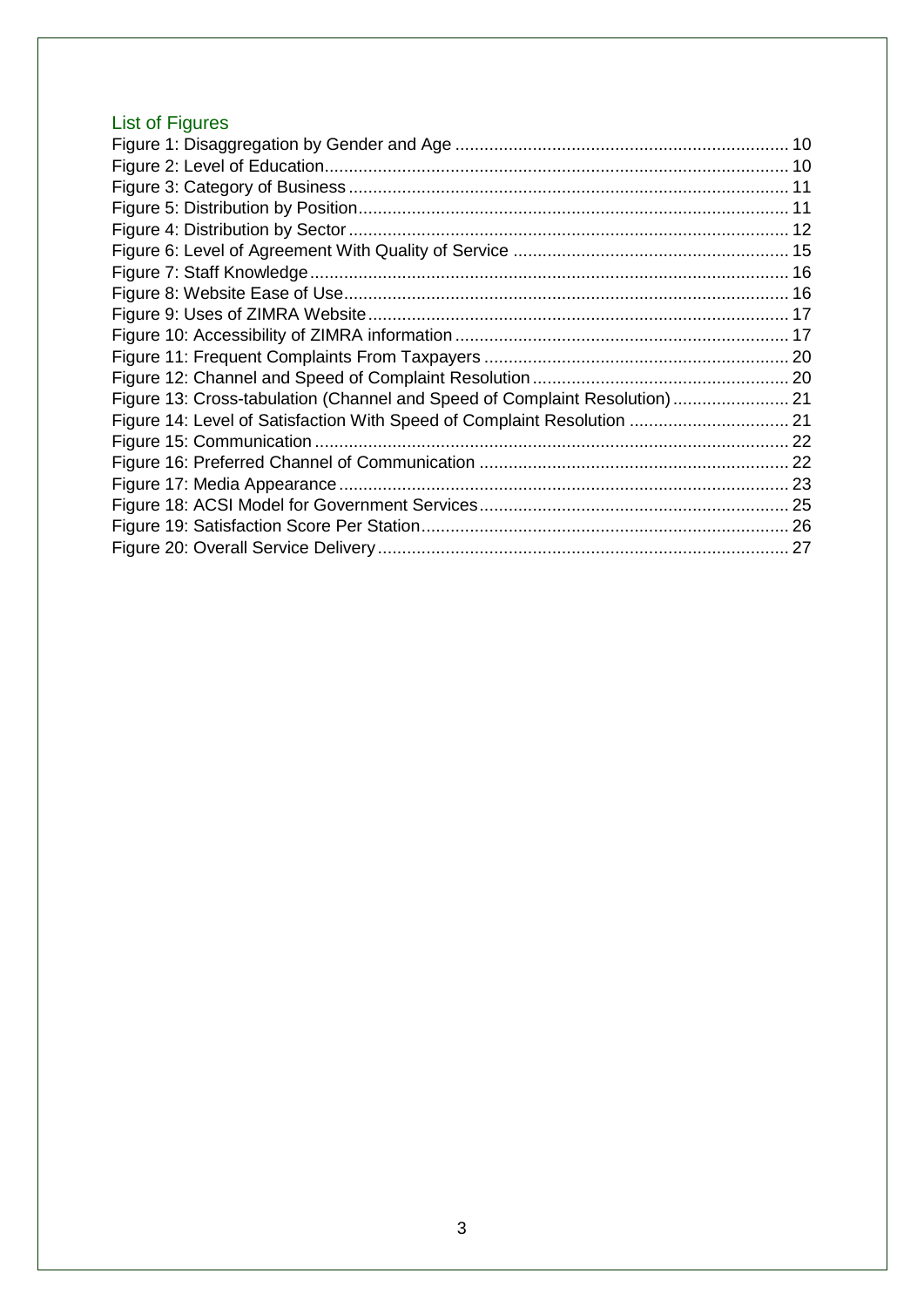# List of Tables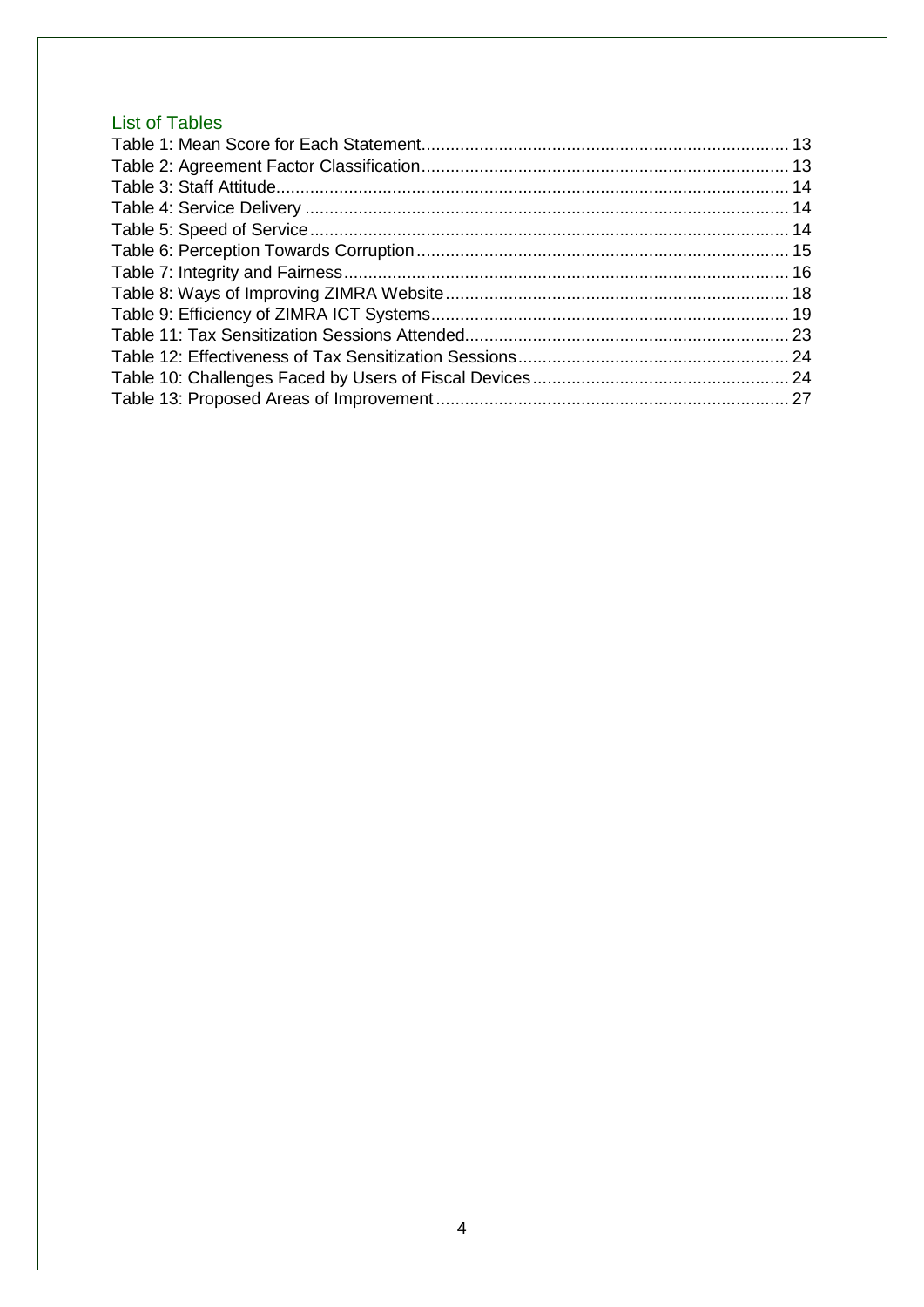#### <span id="page-5-0"></span>Executive Summary

ZIMRA offers clients an opportunity to provide feedback on the organization's service delivery through Client Satisfaction Surveys. This is because one of ZIMRA's goals is a customer-focused service. This goal is important in order to meet customers' needs and provide the highest level of service possible. This survey was conducted primarily to assess the taxpayers' perception of the level and quality of service delivery and whether their service expectations are being met by ZIMRA.

The survey was purely quantitative using data collected through online questionnaires. The primary data was collected from tax accountants, clearing agents, transporters, individual taxpayers, corporate taxpayers, importers, exporters, parastatals and government departments, SMEs, cross-border traders and NGOs.

The survey included all ZIMRA inland and border stations. The survey employed probability (stratified random sampling) sampling techniques. The population was stratified by industry.

The questionnaire was designed using a 5-point Likert Scale of 1 through 5, with 1 being strongly disagree and 5 being strongly agree. The questionnaire was distributed to the respondents electronically through online data collection software called SurveyMonkey. The collected data was analyzed using Statistical Package for Social Sciences (SPSS). The main method of analysis used was descriptive statistics.

#### <span id="page-5-1"></span>Key Findings

The overall Customer Satisfaction Index (CSI) for the 2021 First Quarter was 59% whilst the Corruption Perception Index was 32%. This CSI value indicates that taxpayers generally appreciate the quality of services provided by ZIMRA. However, there are some areas of service delivery in which clients have expressed deep dissatisfaction. Most of the participants have complained about the inefficiency of the E-Services platform which they say is always congested especially during peak periods. The inefficiency of the E-services platform has seen clients failing to obtain their Tax Clearance Certificates in time and as a result jeopardizing their normal business operations. Taxpayers are generally unhappy with the way complaints are handled. Another complaint that has been recurring throughout the survey was the inability of staff to respond to emails.

The findings also show that ZIMRA is lacking on the aspect of communication with its clients. Clients complained that ZIMRA does not give its clients timely updates of any new tax legislation. Most of the respondents overwhelmingly agreed that ZIMRA is not providing enough tax-related information to its clients. Some of the respondents expressed reservations about ZIMRA staff, particularly their behavior during tax enforcement. Respondents cited rudeness and arrogance as a common behavior especially at border posts.

With regards to the ZIMRA website, most of the respondents complained that the website is always slow to upload. Some of the challenges faced by website users are: unavailability of all tax forms on the website and absence of relevant information on the website. On the issue of Fiscal devices, a lot complaints came out from the users. Some of the challenges cited by the users are: are high cost of the devices, low skills in using the devices and delay in transferring data to ZIMRA.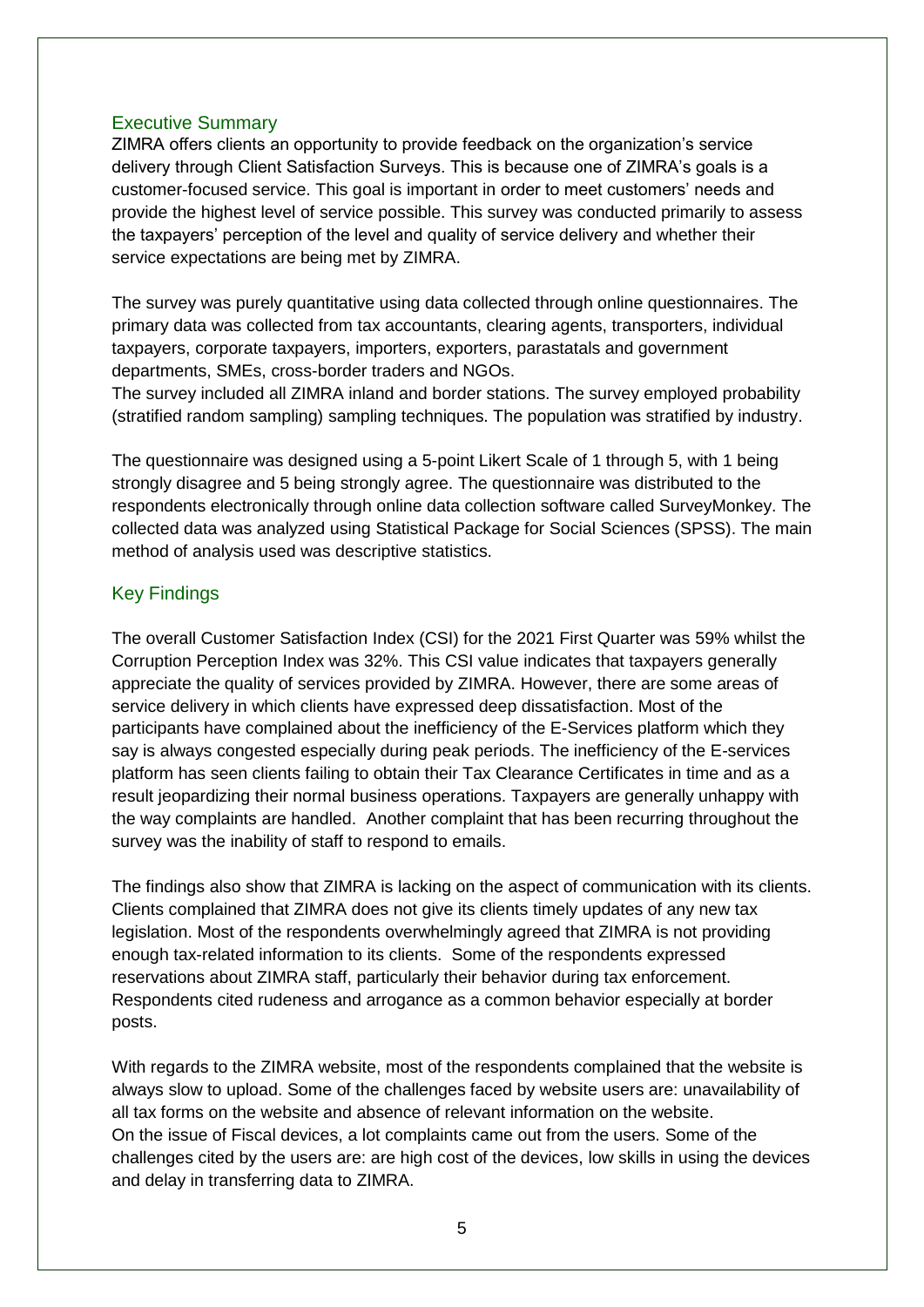Most of the respondents have complained about the absence of ZIMRA staff during working hours as witnessed by telephone calls that go unanswered for long periods. Also of notable concern was the misfiling of returns sent through email. Taxpayers strongly feel that the Authority should not penalize the client when such errors occur.

Of notable concern at border posts is the slow clearance of imported goods. Customers expect to be served quickly at border stations. The majority of respondents who pass through the borders complained about the speed of service at these points. Corruption at border posts remains a challenge to the organization. The calculated value of the corruption perception index may not be a true reflection of the corruption level in ZIMRA since borders have been closed for a long time due to the Covid-19 pandemic.

With regards to complaints handling, a considerable number of respondents has expressed dissatisfaction with the way their complaints have been handled. Normally customers expect to get a solution for their problem within 24 hours but the findings show that some have gone for more than three weeks without getting a solution for their problems.

With the above findings, it can therefore be generally concluded that ZIMRA's service delivery has improved over time. However, there are some areas that need immediate improvement especially the e-services platform. The following measures should be taken in order to improve service delivery:

- i) Improve the efficiency of the e-services platform by adding more advanced servers that have the capacity to handle large amounts of data even during peak periods.
- ii) Conduct more tax education workshops
- iii) The ZIMRA website should be upgraded and continuously updated so that all relevant forms and information can be easily accessed through it.
- iv) Exercise leniency when clients fail to meet deadlines due to ZIMRA system faults
- v) Staff should promptly respond to email requests
- vi) Improve staff accessibility through telephones
- vii) Suppliers of Fiscal Devices should be increased so that taxpayers can access them at competitive prices.
- viii) Continue with the zero-tolerance approach to corruption
- ix) Tax clearances should be processed in time
- x) Improve the speed of clearing goods at border stations.
- xi) Improve on communication systems between clients and the Authority. New tax policies should be communicated as soon as they are endorsed.
- xii) ZIMRA should have clear systems and procedures for staff to deal with complaints and provide solutions.
- xiii) Staff should treat customers courteously and not treat them as enemies.
- xiv) Conduct regular customer care training workshops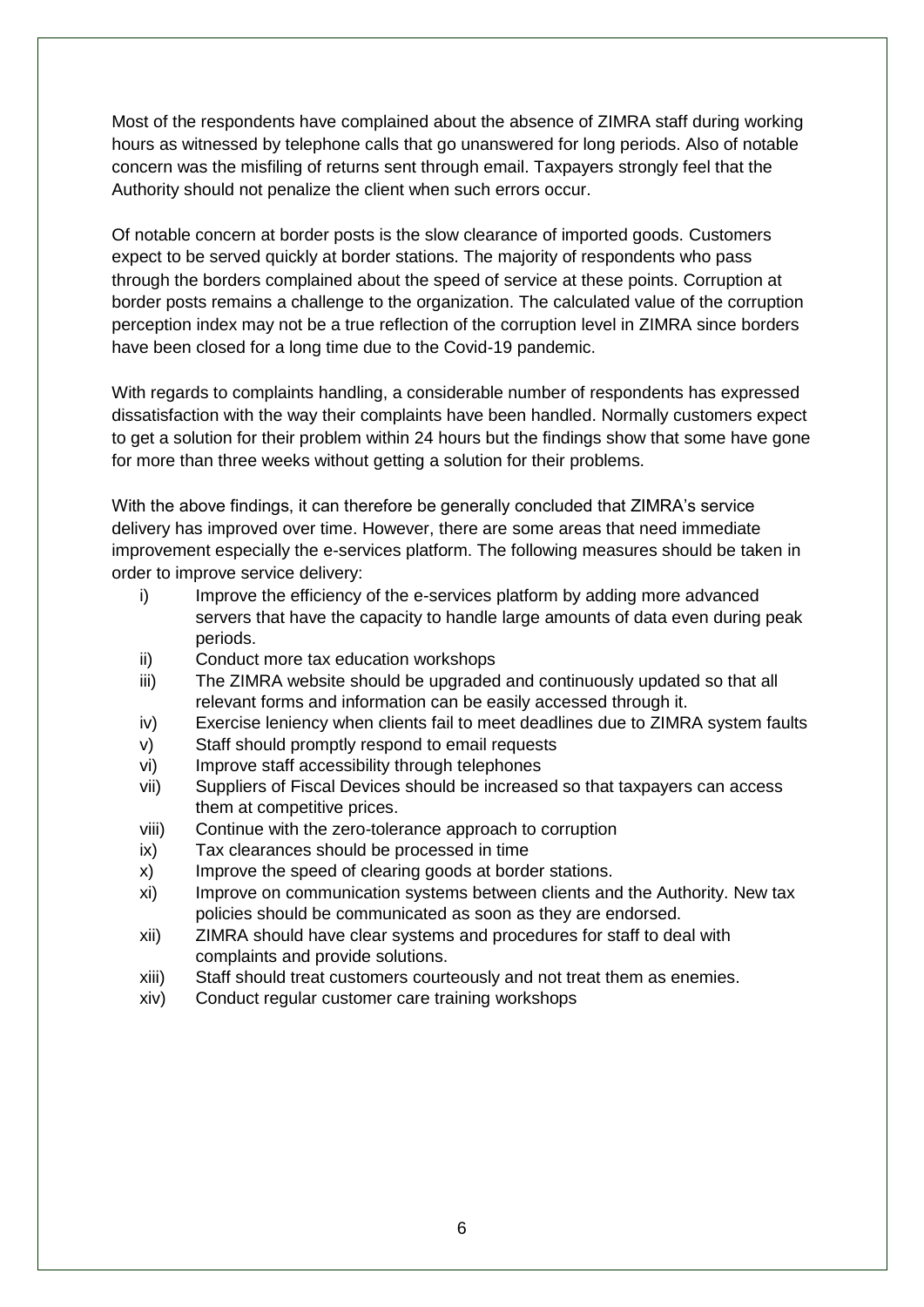# <span id="page-7-0"></span>Background and Context

The Zimbabwe Revenue Authority (ZIMRA) was established on 19 January 2001 as a successor organisation to the then Department of Taxes and the Department of Customs and Excise following the promulgation of the Revenue Authority Act on February 11, 2000.

The Zimbabwe Revenue Authority, which derives its mandate from the Revenue Authority Act [Chapter 23:11] and other subsidiary legislation, is responsible for assessing, collecting and accounting for revenue on behalf of the State through the Ministry of Finance.

ZIMRA's mandate is to:-

1. Collect revenue. The following are some of the revenue heads which are administered by ZIMRA:

- Customs Duty levied on imported goods in terms the Customs and Excise Act [Chapter 23:02]
- Value Added Tax (VAT) levied on consumption of goods and services
- Excise Duty levied on specified locally manufactured goods
- Income Tax levied on income earned from trade
- Pay As You Earn (PAYE)- levied on income earned from employment
- Presumptive Taxes- it's a concept of taxation according to which Income Tax is based on average income instead of actual income
- Mining Royalties charged in terms of the Mines and Minerals Act (Chapter 21:05)
- Capital Gains Tax (CGT) levied on sale of immovable properties and marketable securities
- Surtax levied on imported vehicles older than five years

2. Facilitate trade and travel. This is achieved by ensuring smooth movement of goods and people through inland and border ports of entry/exit.

3. Advise Government on fiscal and economic matters. This includes revenue forecasting, participation in national budget process and revision of Acts.

4. Protect civil society. ZIMRA's operations also include curbing smuggling and any forms of international trade crime as well as to enforce import, export and exchange controls. Most of these controls are meant to protect the consumer against dangerous and harmful drugs, hazardous substances, expired drugs, pornographic, objectionable or undesirable materials, and harmful substances.

With the strategic values of integrity, transparency and fairness, ZIMRA is mandated to advise government of Zimbabwe on all matters of tax policy relating to revenue collections as well as issues related to tax administration.

In an effort to fulfil its mandate of mobilizing more resources for government development programs, ZIMRA plays the crucial role of raising taxpayers' awareness about their tax obligations, thus raising their compliance. This is achieved through various initiatives including among others, effective administration and enforcement of tax related laws.

However, for ZIMRA to engage in targeted interventions that can raise awareness and increase tax compliance among taxpayers, it is important for the institution to understand perceptions of taxpayers and the challenges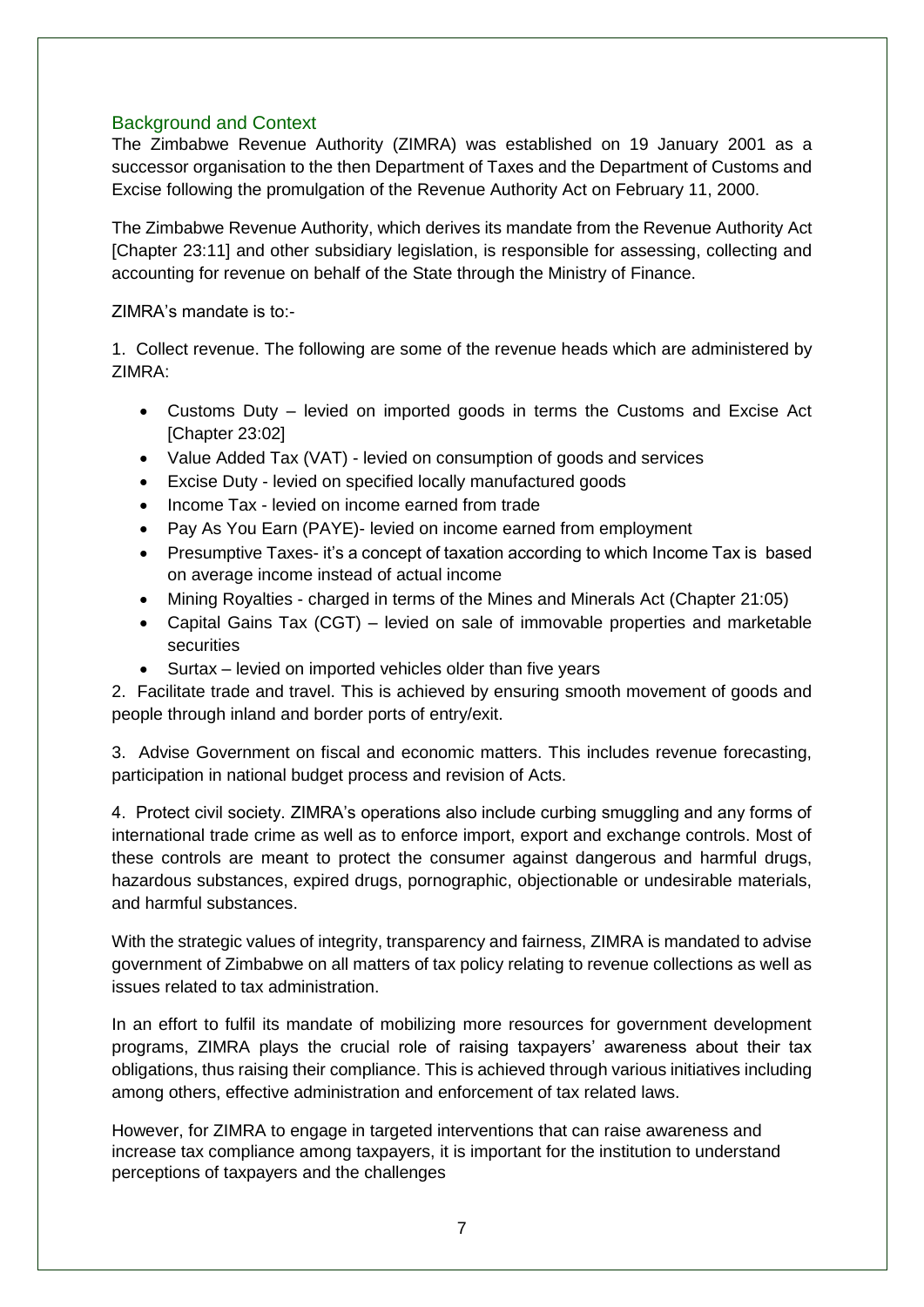# <span id="page-8-0"></span>Objectives of the Study

The main objective of the survey is to assess the taxpayers' and public's perception of the level and quality of service delivery and whether their service expectations are being met by ZIMRA.

Specifically the survey aims at:

- i. Rating of ZIMRA on a given set of attributes, including
- Level of client satisfaction with ZIMRA staff attitude
- **•** Service delivery
- Speed of service
- Perception towards corruption
- Quality of service
- Corporate Governance
- Accessibility of ZIMRA information
- Efficiency of ZIMRA online systems
- Improvements that can be made

ii. Identifying areas affecting ZIMRA service delivery,

iii. Developing a composite measure of customer satisfaction (Customer Satisfaction Index) and use it to determine the overall rating of the current level of satisfaction and image,

iv. Establishing the effectiveness of dispute resolution and the current mechanism of addressing taxpayers' complaints.

v. Proposing service improvement measures; prepare and deliver a comprehensive report detailing the methodology, findings and recommendations for better and continuous improvements.

#### <span id="page-8-1"></span>Research Methodology

The survey was purely quantitative using data collected through online questionnaires. The survey was open to all taxpayers receiving ZIMRA's services. Quantitative data collection was performed using a structured questionnaire. The questionnaire was designed using a 5 point Likert Scale of 1 through 5, with 1 being strongly disagree and 5 being strongly agree. The objective was to quantify the responses and confirm the extent to which respondents held various opinions and perceptions about ZIMRA's services.

Survey questions were focused on client satisfaction with: service delivery, ZIMRA staff attitude, complaints resolution, accessibility of ZIMRA information, efficiency of ZIMRA online systems, corporate governance and quality of service. The survey also focused on customer perception towards corruption in ZIMRA and improvements that can be made to enhance service delivery. Demographic characteristics of the survey population were also surveyed.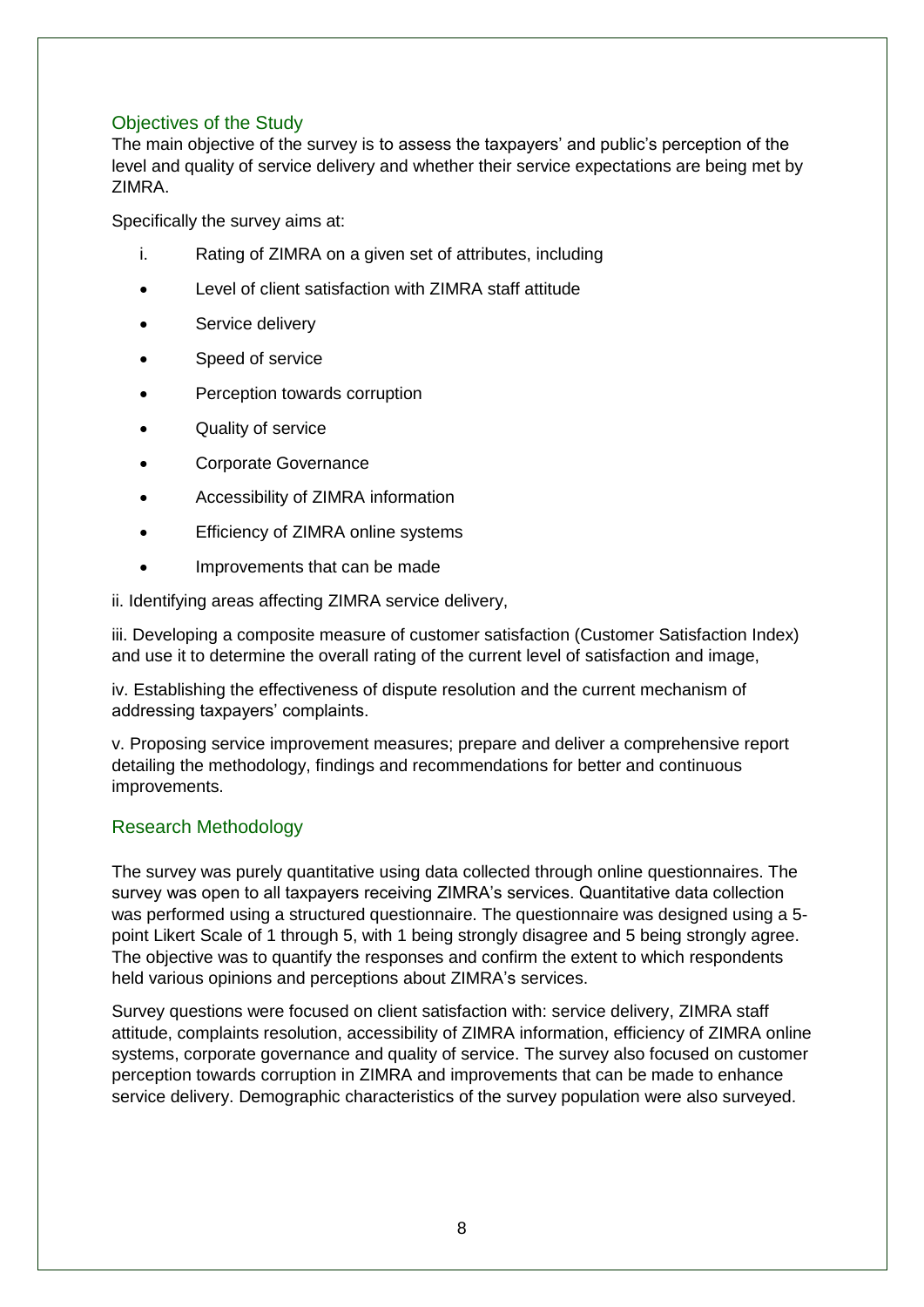#### <span id="page-9-0"></span>Target Population

The target population for this study included tax accountants, clearing agents, transporters, individual taxpayers, corporate taxpayers, importers, exporters, parastatals and government departments, SMEs, cross-border traders and NGOs.

#### <span id="page-9-1"></span>Sampling and Sample Size

The survey included all ZIMRA inland and border stations. The survey employed probability (stratified random sampling) sampling techniques. The population was stratified by industry. The sample size for all categories of taxpayers was determined by using the Yamane formula at 95% confidence interval or 5% margin of error. The formula is given below.

$$
n = \frac{N}{1 + N(e)^2}
$$

Where;  $n =$  the sample size,  $N =$  the survey population size  $e =$  the level of precision or confidence level. Using this formula, the sample size approaches 400 as the population approaches infinity. The achieved sample for this study was 522 respondents. This figure is large enough to produce statistically significant results.

#### <span id="page-9-2"></span>Data Collection

The survey questionnaire was electronically distributed to the clients through online data collection software called SurveyMonkey. The direct link to the survey was delivered to the clients' emails. Thus clients could complete the survey at desired times in the comfort of their offices or homes.

#### <span id="page-9-3"></span>Data Cleaning and Analysis

Microsoft Excel was used in cleaning the collected data and also in the production of graphs. The data was analyzed using both quantitative and qualitative data analysis methods. Responses from the closed ended questions were analyzed quantitatively using the Statistical Package for Social Sciences (SPSS) software. The main method used for quantitative data analysis was Descriptive Statistics (percentages, mean scores and frequencies). On the other hand, responses from the open ended questions were analyzed qualitatively using themes.

#### <span id="page-9-4"></span>**Confidentiality**

No one has access to respondents' individual responses except for selected SPSS Zimbabwe employees. The responses are confidential. All results are derived from an anonymized dataset and reported in aggregate form to protect respondents' confidentiality. Furthermore, SPSS Zimbabwe has reviewed the report to ensure that no individual taxpayer can be directly or indirectly identified from the results.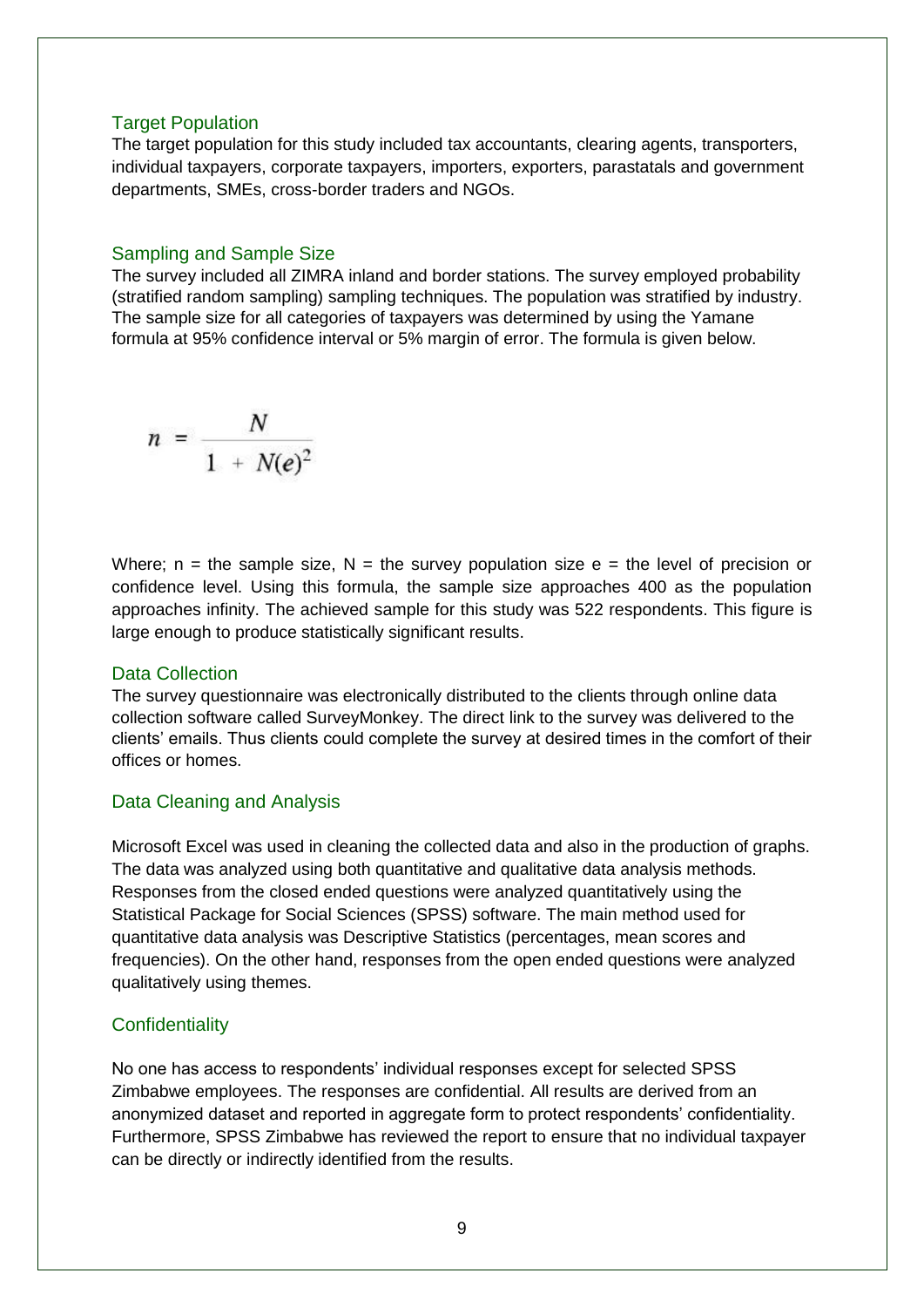#### <span id="page-10-1"></span><span id="page-10-0"></span>Presentation and Discussion of Findings

#### Demographic Characteristics of Respondents

In this study, key demographic characteristics of respondents were considered. The figure below illustrates the gender and level of education of respondents.





#### <span id="page-10-2"></span>Disaggregation by Gender and Age Range

#### <span id="page-10-4"></span>*Figure 1: Disaggregation by Gender and Age*

As indicated in the figure above, the majority (71.9%) of respondents were males while women constituted only 28.1%. The results also show that most of the respondents (83%) were between 26 and 55 years.

#### <span id="page-10-3"></span>Level of Education



The results show that 28% of the respondents have attained degrees. Another 28% have also attained diplomas and 5% have attained postgraduate degrees. However 16% and 2% of the respondents did not go beyond secondary and primary education respectively. Generally, it can be inferred that the majority of respondents to this survey are literate and therefore they could comprehend the questionnaire very well.

#### <span id="page-10-5"></span>*Figure 2: Level of Education*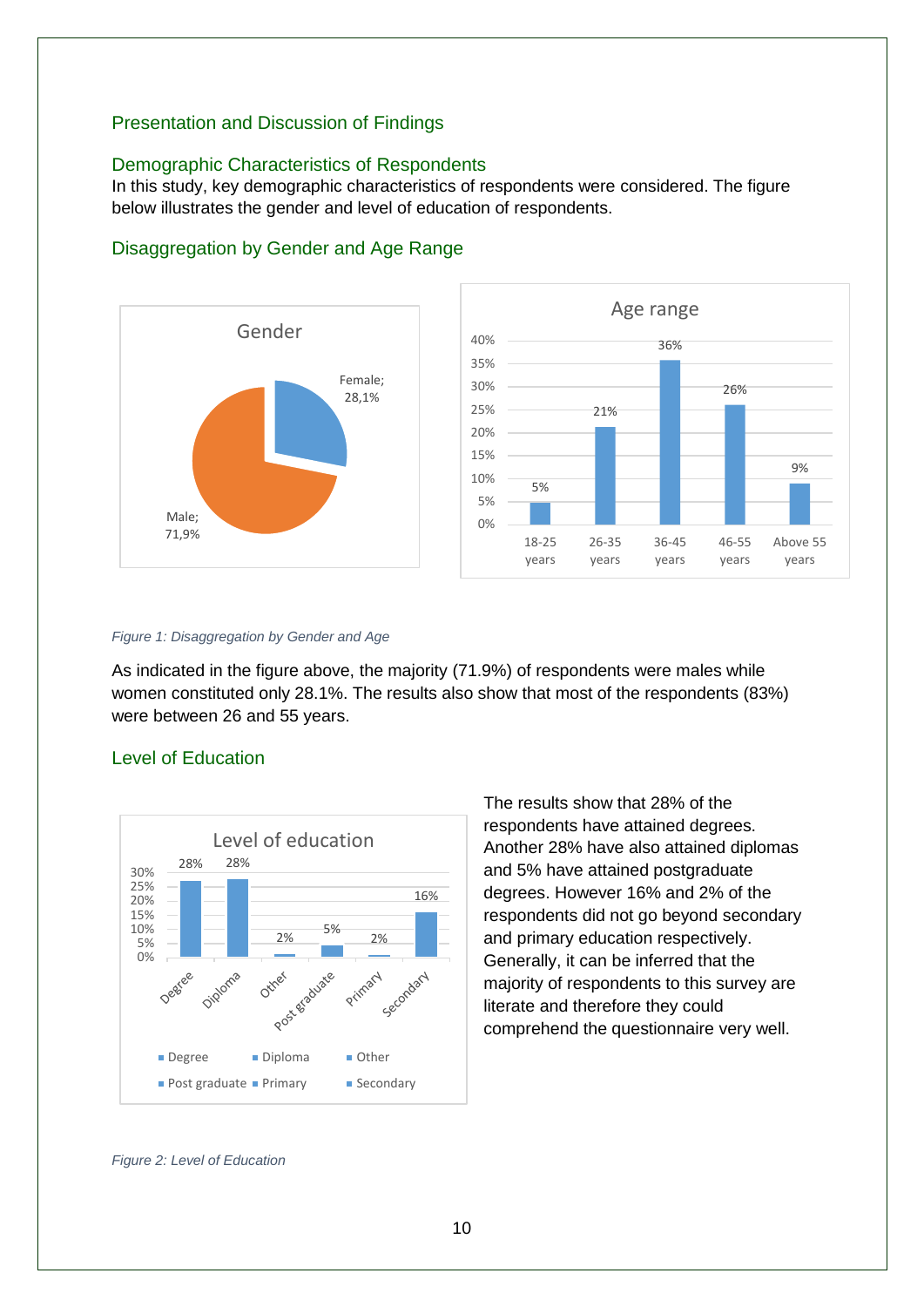# <span id="page-11-0"></span>Category of Business



<span id="page-11-2"></span>*Figure 3: Category of Business*

When asked about their business categories, the majority (32%) of the respondents indicated that they were in the small business category, 20.1% were medium taxpayers, 25.7% were individual taxpayers and 16.6% were clearing agents. Large taxpayers constituted only 3.6% of the total respondents.

#### <span id="page-11-1"></span>Position



<span id="page-11-3"></span>*Figure 4: Distribution by Position*

The results in the pie chart above shows that the majority (50.3%) of respondents were business owners.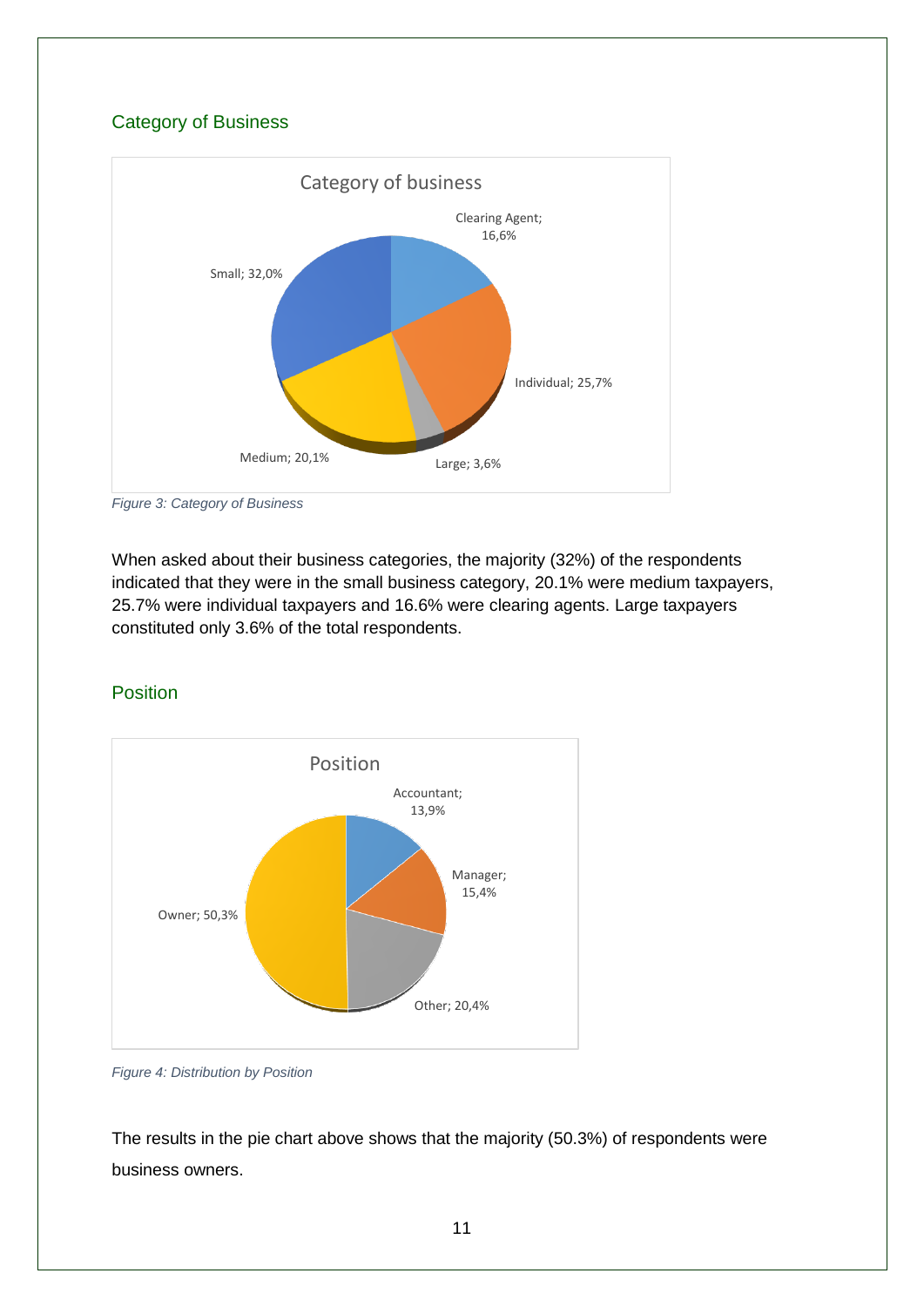#### <span id="page-12-0"></span>**Sector**

The figure below shows the distribution of respondents by sector. The majority (13%) of the respondents were from SMEs followed by those in the wholesale and retail sector (10%).



<span id="page-12-2"></span>*Figure 5: Distribution by Sector*

# <span id="page-12-1"></span>Mean Score for Each Statement

The table below shows the mean score for each statement. The survey questions were closed ended and positively worded on an ordinal scale from 1 (Strongly disagree) through 5 (Strongly agree). Respondents were asked to rate their level of agreement with each statement on a scale from strongly disagree to strongly agree. Since all statements were framed from a positive perspective, it implies that the higher the score, the greater the degree of level of agreement.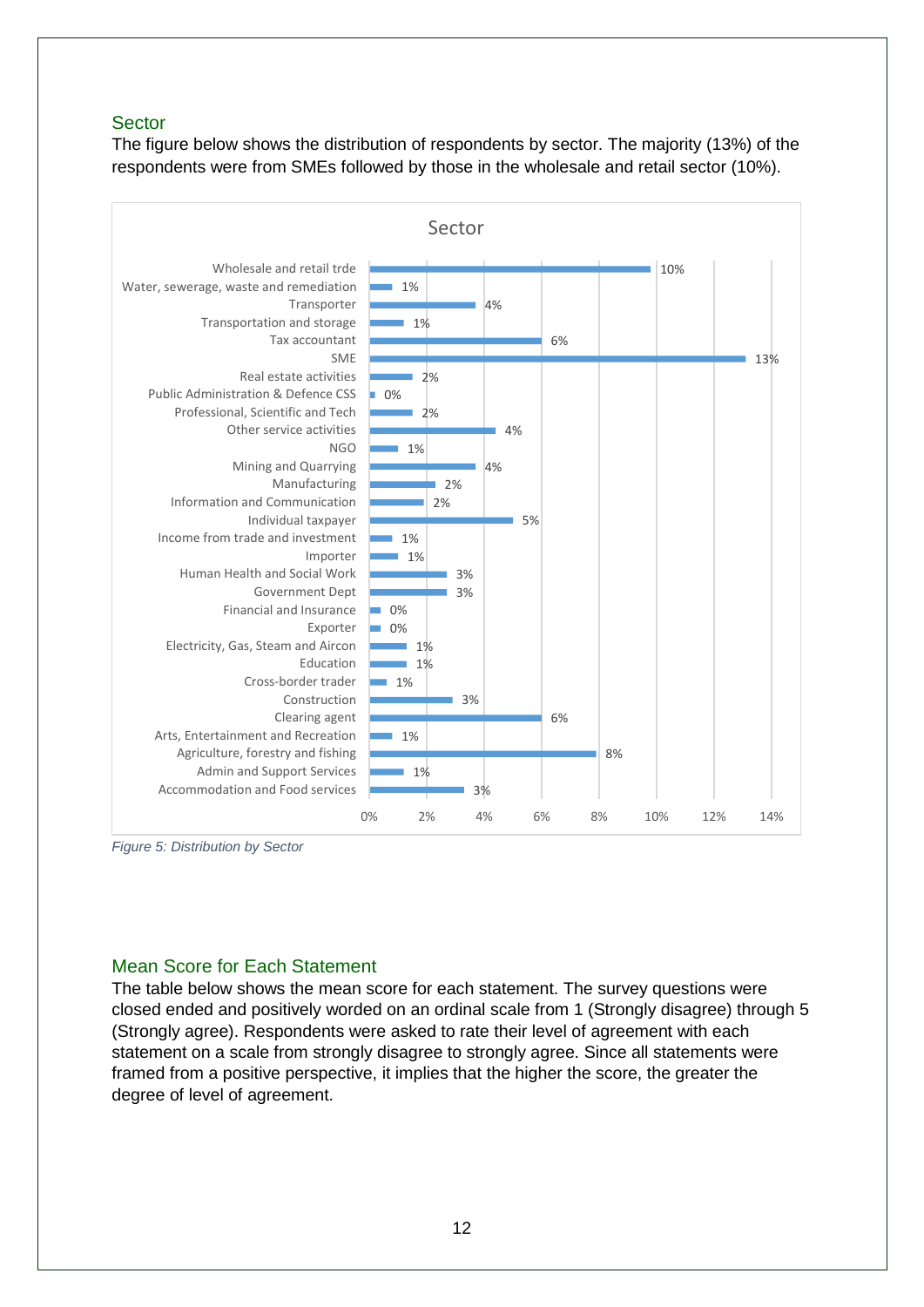#### <span id="page-13-1"></span>*Table 1: Mean Score for Each Statement*

| <b>Survey statement</b>                                                                           | <b>Mean</b> |
|---------------------------------------------------------------------------------------------------|-------------|
| ZIMRA employees handle customers courteously                                                      | 3.67        |
| ZIMRA employees are always willing to help customers                                              | 3.60        |
| ZIMRA employees strive to exceed customer expectations.                                           | 3.34        |
| ZIMRA employees are very good in speaking the language I understand.                              | 3.80        |
| ZIMRA employees are very good listeners                                                           | 3.49        |
| ZIMRA Employees strongly believe in "Customer First" principle                                    | 3.23        |
| The employees of ZIMRA are always accessible through emails and phones                            | 3.33        |
| ZIMRA employees have the capacity to handle customers' needs.                                     | 3.47        |
| Number of ZIMRA employees is sufficient for providing an effective service at this station        | 3.33        |
| ZIMRA office ours are conducive                                                                   | 3.56        |
| ZIMRA employees quickly respond to our service requests                                           | 3.13        |
| ZIMRA service is generally fast                                                                   | 2.89        |
| ZIMRA officials expect to receive bribes (cash, gifts, favours etc.) in order to serve customers. | 2.61        |
| Quality of service in ZIMRA is high                                                               | 3.16        |
| ZIMRA employees at this station know their job well                                               | 3.62        |
| ZIMRA employees are of high integrity                                                             | 3.35        |
| ZIMRA discharge their duties in a fair and impartial manner                                       | 3.33        |
| ZIMRA e-services platform is very efficient                                                       | 2.47        |
| The Fiscal Devices are very efficient                                                             | 2.85        |
| The ASCUDA system is very efficient                                                               | 2.97        |
| The electronic cargo tracking system is very efficient                                            | 3.11        |
| ZIMRA Econet Ownai Platform is very efficient                                                     | 3.07        |
| ZIMRA Netone One mmoney platform is very efficient                                                | 3.14        |
| ZIMRA physical facilities (i.e. offices, reception etc.) are very good.                           | 3.52        |

## <span id="page-13-0"></span>Distribution of Responses for all Questions

The tables and charts below show the question by question responses to the survey.

Percentages show the proportion of employees who disagreed, agreed or gave a neutral response to the survey question.

To calculate the percentages, the number of times an answer was selected by respondents is totaled and collapsed into three categories as shown in the table below.

#### <span id="page-13-2"></span>*Table 2: Agreement Factor Classification*

| Response     | <b>Strongly</b><br>disagree | <b>Disagree</b> | Neither agree<br>nor disagree | Agree | Strongly<br>agree |
|--------------|-----------------------------|-----------------|-------------------------------|-------|-------------------|
| Agree Factor | <b>Disagree</b>             |                 | <b>Neutral</b>                | Agree |                   |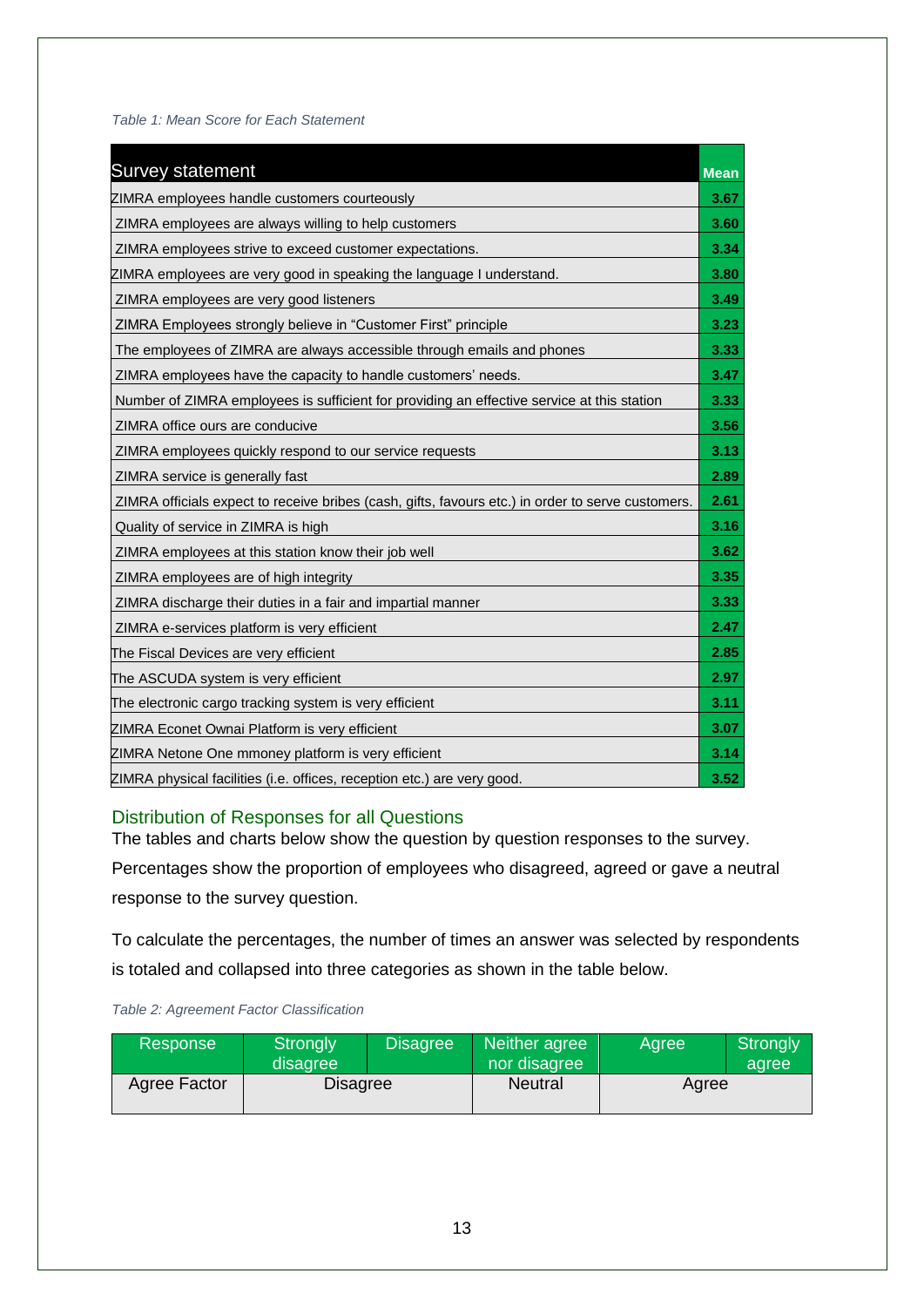#### <span id="page-14-0"></span>Staff Attitude

<span id="page-14-3"></span>*Table 3: Staff Attitude*

|          |                                                                         | <b>Disagree</b> | Neither agree nor<br>disagree | Agree |
|----------|-------------------------------------------------------------------------|-----------------|-------------------------------|-------|
|          | ZIMRA employees handle customers<br>courteously                         | 12.6%           | 15.0%                         | 72.4% |
|          | ZIMRA employees are always willing to help<br>customers                 | 15.7%           | 15.2%                         | 69.1% |
| Attitude | ZIMRA employees strive to exceed customer<br>expectations.              | 20.4%           | 28.7%                         | 50.9% |
| Staff.   | ZIMRA employees are very good in speaking<br>the language I understand. | 10.0%           | 10.6%                         | 79.4% |
|          | ZIMRA employees are very good listeners                                 | 16.3%           | 21.8%                         | 61.9% |
|          | ZIMRA Employees strongly believe in<br>"Customer First" principle       | 23.6%           | 29.1%                         | 47.2% |

The results presented in the table above indicate that 72.4% agree that ZIMRA employees treat customers courteously, 69.1% believe that ZIMRA employees are always helpful, 79.4% also acknowledge that ZIMRA employees use the language understood by clients and 61.9% believe that ZIMRA staff are very good listeners. However, barely 50% of the respondents believe ZIMRA staff strive to exceed customer expectations while less than 50% agree that ZIMRA employees believe in "Customer First Principle".

## <span id="page-14-1"></span>Service delivery

<span id="page-14-4"></span>*Table 4: Service Delivery*

|                     |                                                | <b>Disagree</b> | Neither agree nor | Agree |
|---------------------|------------------------------------------------|-----------------|-------------------|-------|
|                     |                                                |                 | disagree          |       |
|                     | The employees of ZIMRA are always              | 25.1%           | 16.8%             | 58.2% |
|                     | accessible through emails and phones           |                 |                   |       |
| Service<br>Delivery | ZIMRA employees have the capacity to           | 19.5%           | 16.6%             | 63.9% |
|                     | handle customers' needs.                       |                 |                   |       |
|                     | Number of ZIMRA employees is sufficient for    | 23.4%           | 23.2%             | 53.4% |
|                     | providing an effective service at this station |                 |                   |       |
|                     | ZIMRA office ours are conducive                | 14.4%           | 18.7%             | 67.0% |

The results in the table above show that respondents generally appreciate ZIMRA's service delivery. However, ZIMRA should work on improving the accessibility of staff through emails and phones and also on increasing the number staff especially cashiers at border stations. There were numerous suggestions by respondents that borders should operate 24 hours.

#### <span id="page-14-2"></span>Speed of service

<span id="page-14-5"></span>*Table 5: Speed of Service*

| <b>Speed of Service</b>                                    |       | Disagree   Neither agree nor<br>disagree | Agree |
|------------------------------------------------------------|-------|------------------------------------------|-------|
| ZIMRA employees quickly respond to our<br>service requests | 29.6% | $23.7\%$                                 | 46.7% |
| ZIMRA service is generally fast                            | 38.6% | $25.6\%$                                 | 35.8% |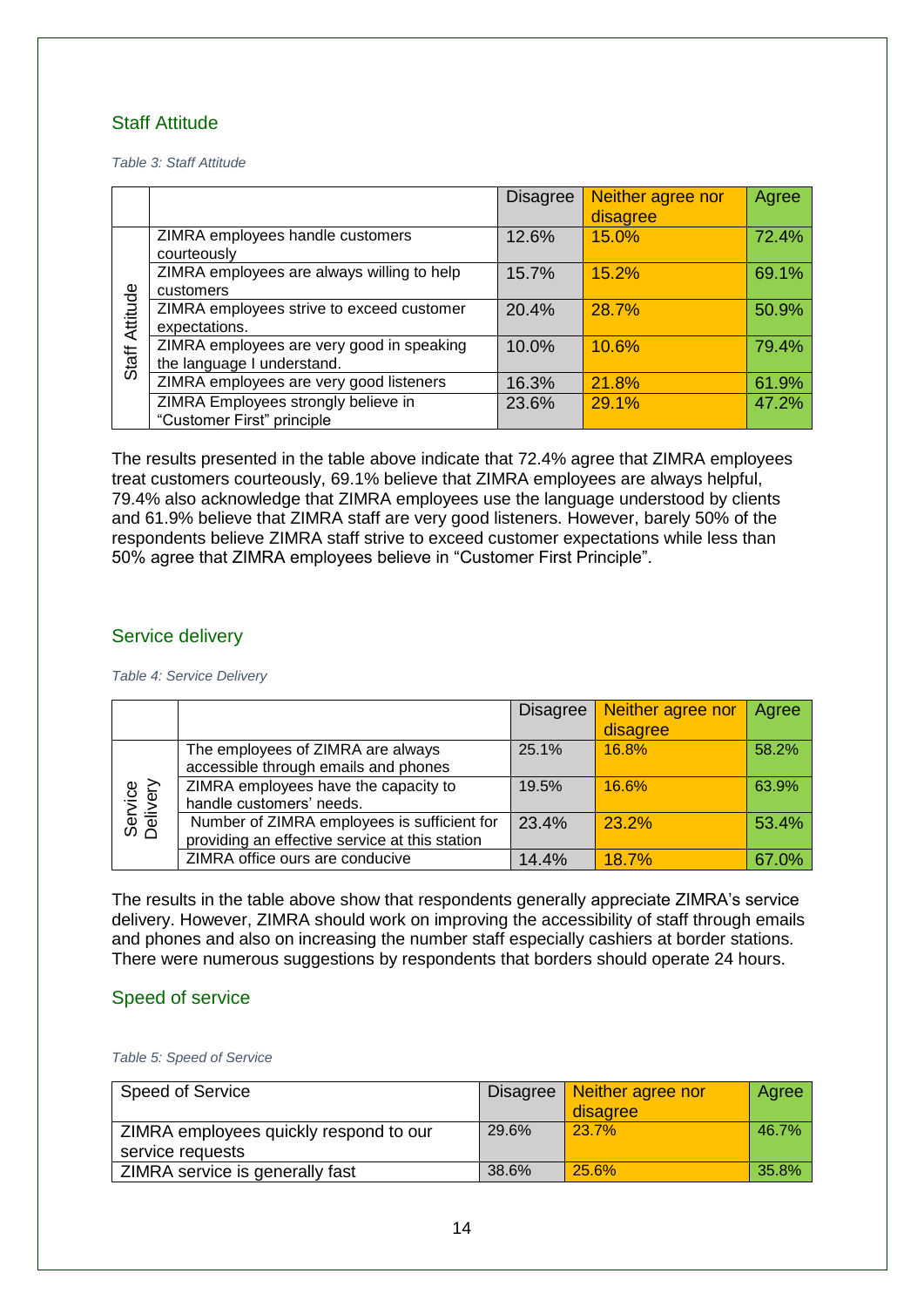As depicted in the table above, ZIMRA's speed of service is generally rated as very slow. Respondents also complained about the inability of ZIMRA's staff to quickly respond to customer queries.

#### <span id="page-15-0"></span>Perception towards corruption

<span id="page-15-5"></span>*Table 6: Perception Towards Corruption*

|                                                        |       | Disagree Neither agree nor<br>disagree | l Agree  |
|--------------------------------------------------------|-------|----------------------------------------|----------|
| ZIMRA officials expect to receive bribes (cash, gifts, | 49.7% | 33.3%                                  | $17.0\%$ |
| favours etc.) in order to serve customers.             |       |                                        |          |

The results show that the majority (49.7%) of the respondents do not believe that ZIMRA officials expect to receive bribes for them to quickly serve customers. Only 17.0% of the respondents believe that ZIMRA staff always expect bribes. The findings show that corruption is rampant mostly at border stations.

#### <span id="page-15-1"></span>Corruption Perception Index (CPI)

Respondents were asked to rate their perception levels of corruption at their most visited stations. Their responses on this question were averaged to come up with the Corruption Perception Index for ZIMRA which was 32%. The findings show that the perception levels of corruption are very low at ZIMRA inland stations as compared to the country's ports of entry.



#### <span id="page-15-2"></span>Level of agreement with quality of service

<span id="page-15-4"></span>*Figure 6: Level of Agreement With Quality of Service*

The results in the pie chart above shows that most (48.7%) of the respondents appreciate the quality of service delivery in ZIMRA.

#### <span id="page-15-3"></span>Staff Knowledge

As indicated in the chart below, 70.2% of the respondents agree that ZIMRA staff know their job very well.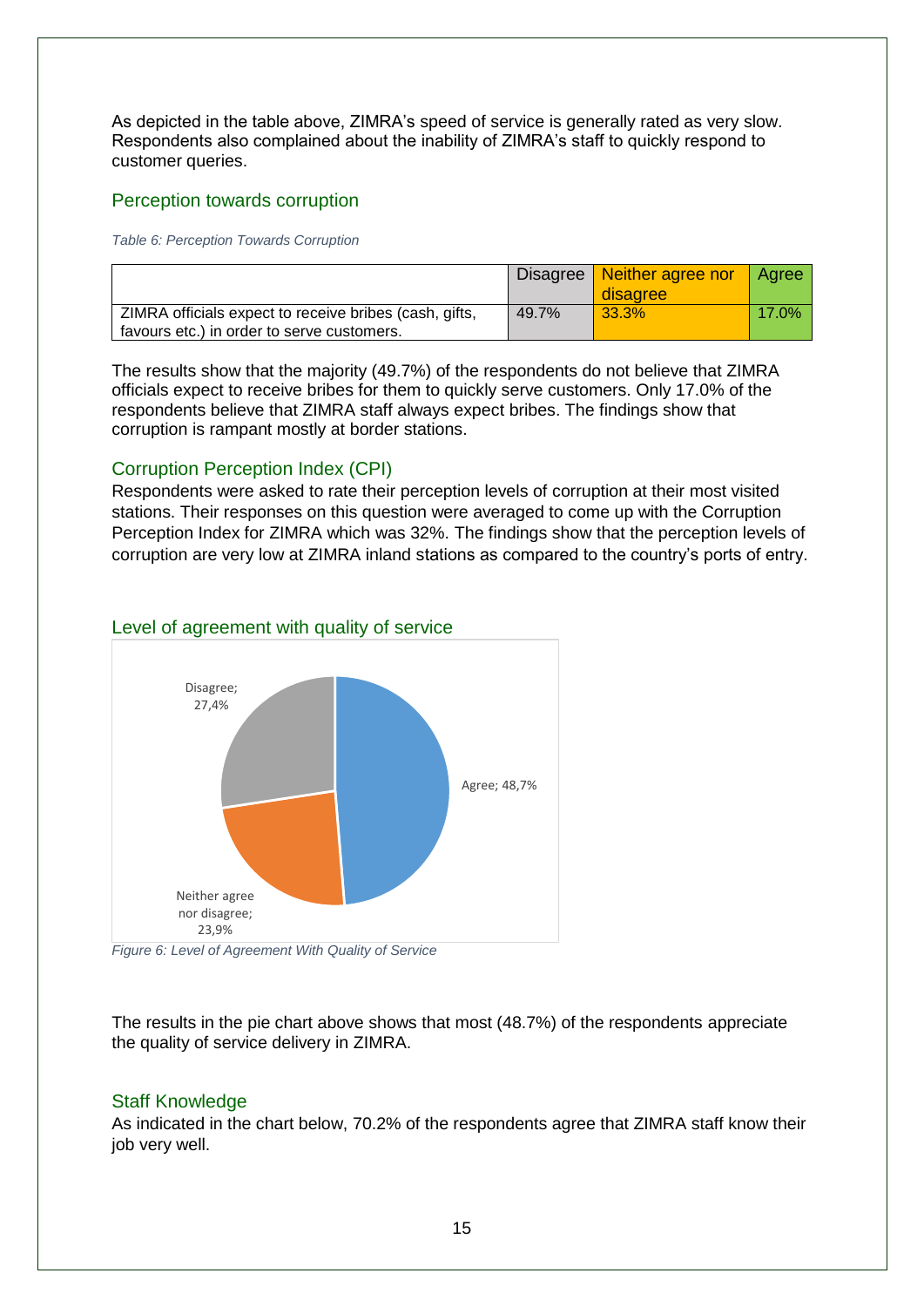

<span id="page-16-2"></span>

#### <span id="page-16-0"></span>Integrity and Fairness

The results in the table below show that less than 50% of the respondents believe that ZIMRA employees are of high integrity while about 52% believe that ZIMRA employees discharge their duties in a fair and impartial manner.

<span id="page-16-4"></span>*Table 7: Integrity and Fairness*

|                                                 |       | Disagree   Neither agree nor | Agree |
|-------------------------------------------------|-------|------------------------------|-------|
|                                                 |       | disagree                     |       |
| ZIMRA employees are of high integrity           | 27.4% | <b>24.0%</b>                 | 48.5% |
| ZIMRA employee discharge their duties in a fair | 16.1% | $32.0\%$                     | 51.9% |
| and impartial manner                            |       |                              |       |

#### <span id="page-16-1"></span>Website ease of use



<span id="page-16-3"></span>*Figure 8: Website Ease of Use*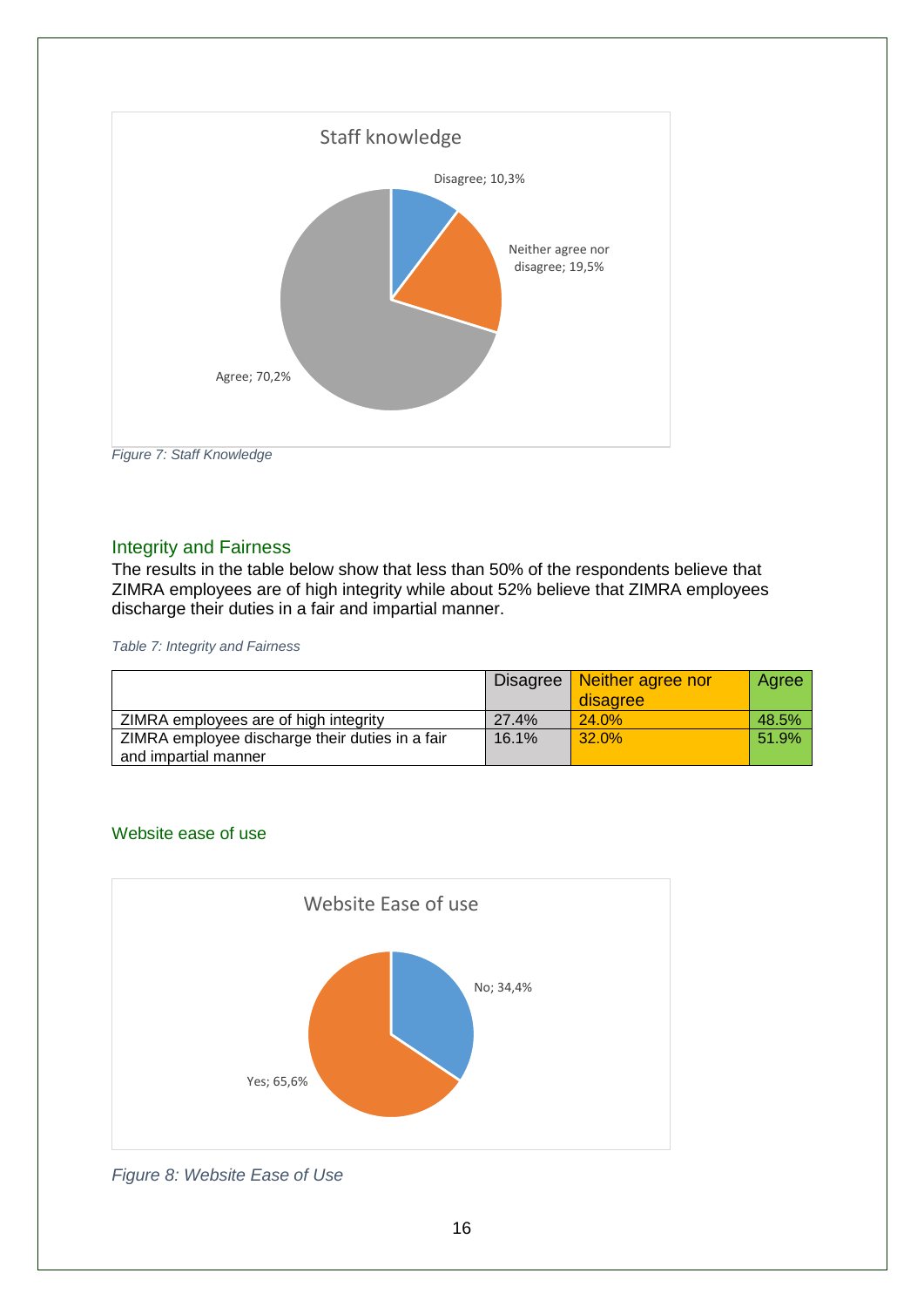During the survey respondents were asked whether the ZIMRA website was ease to use or not. The majority (65.6%) of respondents indicated that the website was ease to use while the remaining 34.4% of the respondents cited difficulties in using the website. Throughout the survey a considerable number of participants indicated that it was difficult to access and download forms on the website.



# <span id="page-17-0"></span>Uses Of ZIMRA Website

<span id="page-17-1"></span>*Figure 9: Uses of ZIMRA Website*

Respondents were asked a question on the uses of the website. As shown in the results above, the majority of respondents use the website to seek information (35%) and for tax payments (35%).



<span id="page-17-2"></span>*Figure 10: Accessibility of ZIMRA information*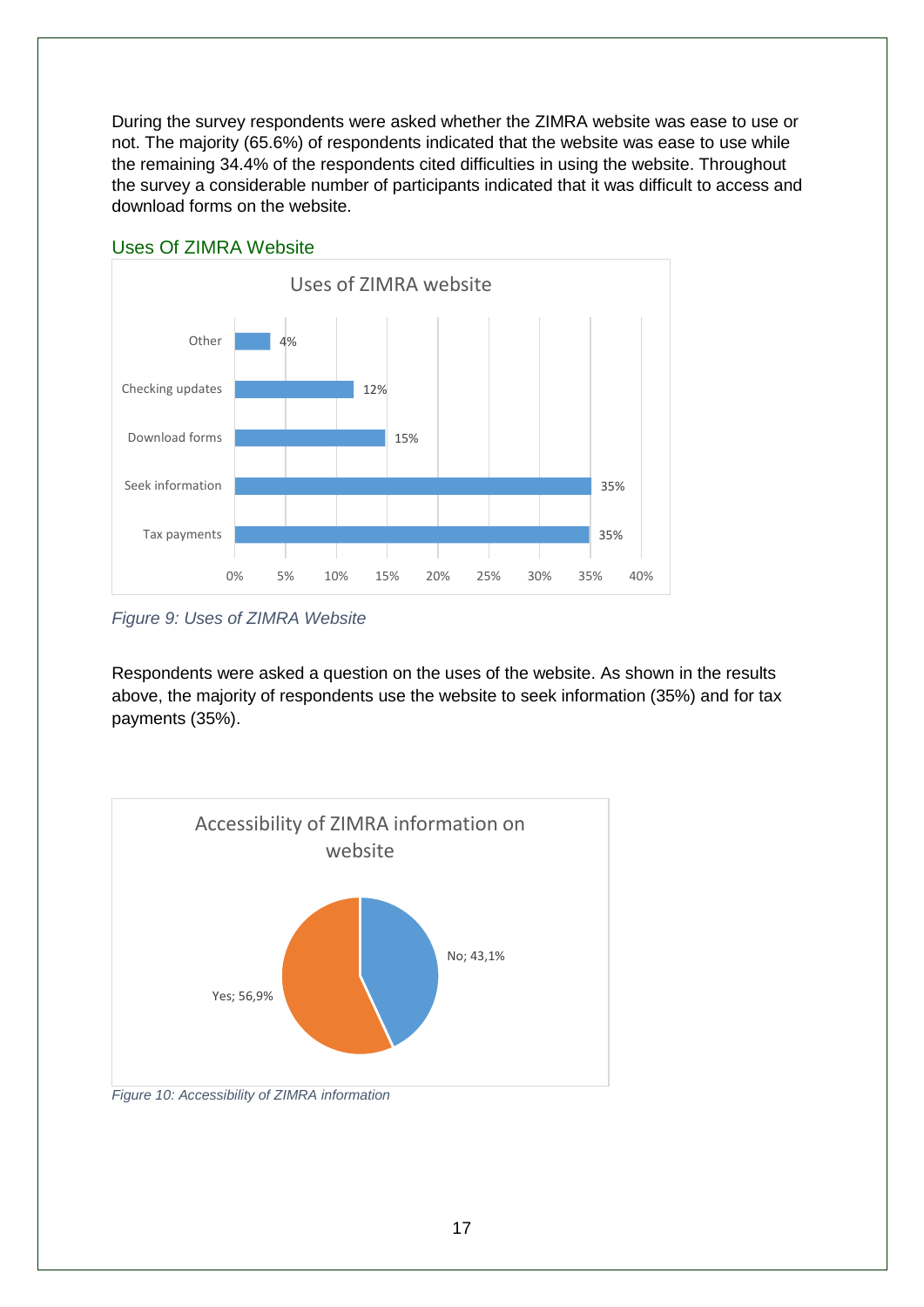On the aspect of ease of access to relevant information on the website, 56.9% of visitors to the website find it easy to access information on the website. However 43.1% of the respondents indicated that it is difficult to access all the relevant information on the website.

#### <span id="page-18-0"></span>Ways of improving the website

Respondents were asked to suggest ways in which they feel could assist in the improvement of the website. The question attracted a lot responses which were thematically grouped as shown in the table below.

<span id="page-18-1"></span>

|  |  | Table 8: Ways of Improving ZIMRA Website |  |  |
|--|--|------------------------------------------|--|--|
|--|--|------------------------------------------|--|--|

| Efficiency                     | Increase efficiency on e-services facility. It should<br>be available all the time.                                                                                                                                               |
|--------------------------------|-----------------------------------------------------------------------------------------------------------------------------------------------------------------------------------------------------------------------------------|
| Online payments                | Include electronic funds transfer (EFT) links on the<br>website e.g Paynow, Ecocasg, Telecash, Visa,<br>Mastercard etc                                                                                                            |
| Real-time online response      | The website should have a real-time online<br>response facility so that clients can get instant<br>responses to their queries.                                                                                                    |
| Speed                          | Improve on the website speed of access.                                                                                                                                                                                           |
| <b>Statutory instruments</b>   | All statutory instruments should be available on the<br>website.                                                                                                                                                                  |
| Tax clearance                  | Fast response to Tax Clearance requests.                                                                                                                                                                                          |
| Use of Simplified Language     | Use simple language rather than strong accounting<br>jargons that are difficult to comprehend.                                                                                                                                    |
| Information                    | All relevant information must be found on the<br>website. Not all tax info is on the website - e.g.<br>Withholding tax limit for 2021 not there and how to<br>submit PAYE, PAYE tax tables should be available<br>on the website. |
| Availability of forms          | Forms should be readily accessible on the<br>website.                                                                                                                                                                             |
| Weekly updates                 | The website should be updated on a weekly basis.                                                                                                                                                                                  |
| <b>Contact Information</b>     | The website should have up to date contact<br>information for all ZIMRA stations.                                                                                                                                                 |
| Availability                   | There is need for immediate improvement on the<br>website availability. "Your site constantly crushes, I<br>have never been to your site without any hustle."                                                                     |
| Acknowledgement of emails      | The website should indicate acknowledgement of<br>e-mails sent.                                                                                                                                                                   |
| <b>User-friendly interface</b> | The website should be user friendly                                                                                                                                                                                               |
| Interactive website            | The website should be interactive to reduce human<br>to human interface.                                                                                                                                                          |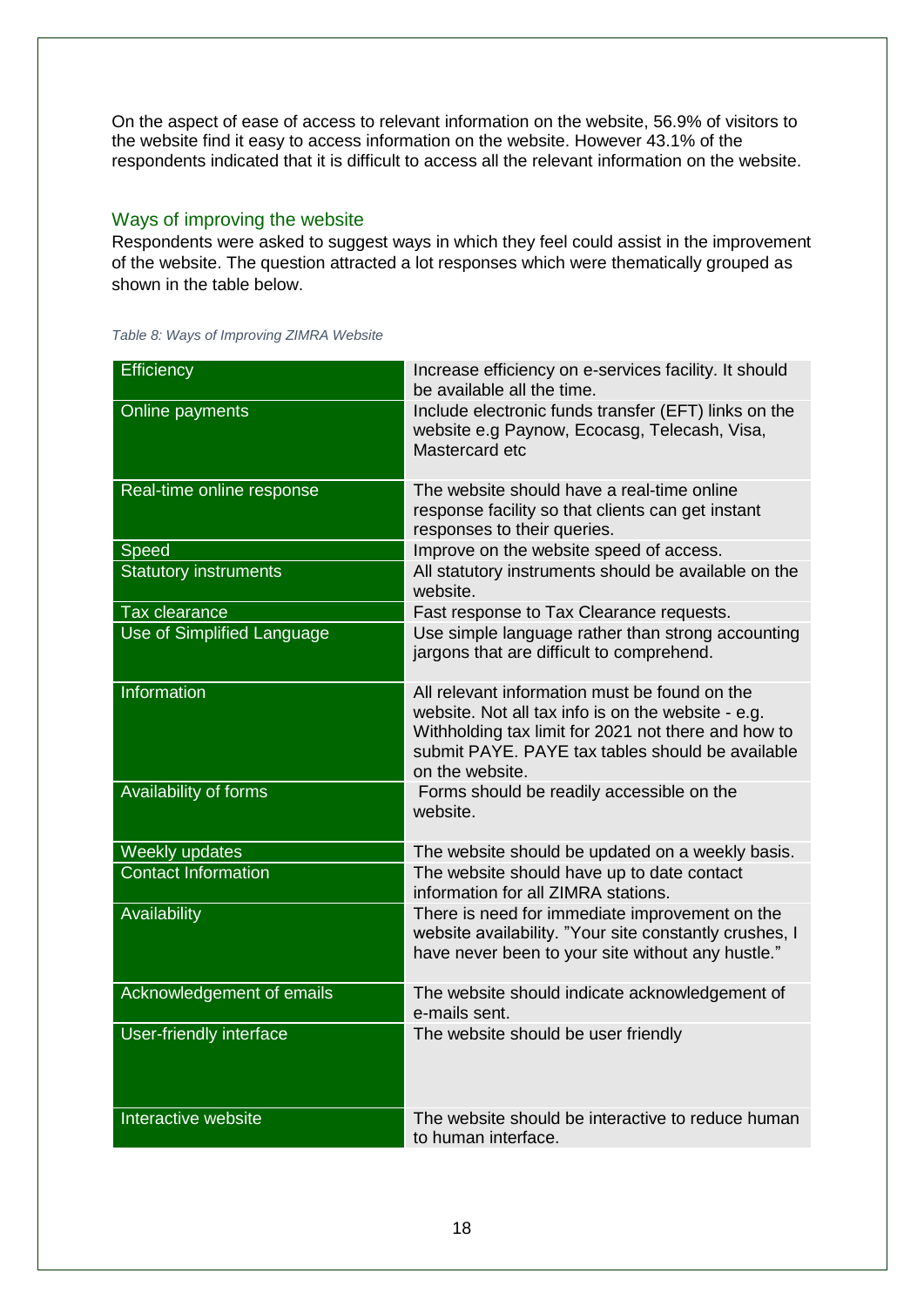| Accessibility through mobile phones | The website should be easily accessible through<br>mobile phones especially Android operated<br>devices.                                      |
|-------------------------------------|-----------------------------------------------------------------------------------------------------------------------------------------------|
| <b>Continuous Upgrade</b>           | The system should be continuously upgraded to<br>cater for large volume transactions.                                                         |
| Use of multi-languages              | Multi languages since it caters for all types of<br>people The website should have translation<br>capabilities to switch to Shona and Ndebele |
| Capacity                            | Increase its capacity to handle a large client base<br>to avoid congestion                                                                    |
| <b>FAQs</b>                         | Add more information on FAQs                                                                                                                  |
| Compatibility                       | The website should be compatible with various<br>internet browsers. Currently it is slow with Chrome<br>but a bit faster with Explorer.       |

## <span id="page-19-0"></span>Efficiency of ZIMRA ICT systems

<span id="page-19-2"></span>*Table 9: Efficiency of ZIMRA ICT Systems*

|                                      |                                             | <b>Disagree</b> | <b>Neither</b> | Agree |
|--------------------------------------|---------------------------------------------|-----------------|----------------|-------|
|                                      |                                             |                 | agree nor      |       |
|                                      |                                             |                 | disagree       |       |
|                                      | ZIMRA e-services platform is very efficient | 54.6%           | 17.4%          | 28.0% |
|                                      | The Fiscal Devices are very efficient       | 32.5%           | 39.0%          | 28.4% |
|                                      | The ASCUDA system is very efficient         | 21.4%           | 52.9%          | 26.7% |
| Efficiency of ZIMR<br>Online Systems | The electronic cargo tracking system is     | 9.6%            | 68.3%          | 22.2% |
|                                      | very efficient                              |                 |                |       |
|                                      | ZIMRA Econet Ownai Platform is very         | 9.0%            | 74.0%          | 17.0% |
|                                      | efficient                                   |                 |                |       |
|                                      | ZIMRA Netone Onemoney platform is very      | 7.2%            | 70.8%          | 21.9% |
|                                      | efficient                                   |                 |                |       |

In an effort to improve service delivery, ZIMRA has embraced various technologies available on the market. The survey included a section on efficiency of these systems. Respondents were asked to rate their level of agreement with the efficiency these platforms. As indicated in the table above, the majority (54.6%) of respondents expressed dissatisfaction with the inefficiency of the e-services platform. Throughout the survey, respondents complained that the e-services platform is always down and inaccessible especially during peak periods. 32.5% of the users of fiscal devices expressed dissatisfaction with their inefficiency. They complained that the devices were slow in sending data to ZIMRA. Other respondents claimed to have low skills in using the fiscal devices. Most of the respondents gave neutral responses on the efficiency of ZIMRA's mobile payment platforms. This could be attributed to the fact that clients might not be aware of the existence of these facilities.

#### <span id="page-19-1"></span>Problems Resolution/Complaints handling

Respondents were asked a question on whether they have encountered a problem with ZIMRA and the nature of the problem. They were also further asked a question on whether they have reported the problem to the Authority and the channel of communication they used to lodge their complaints.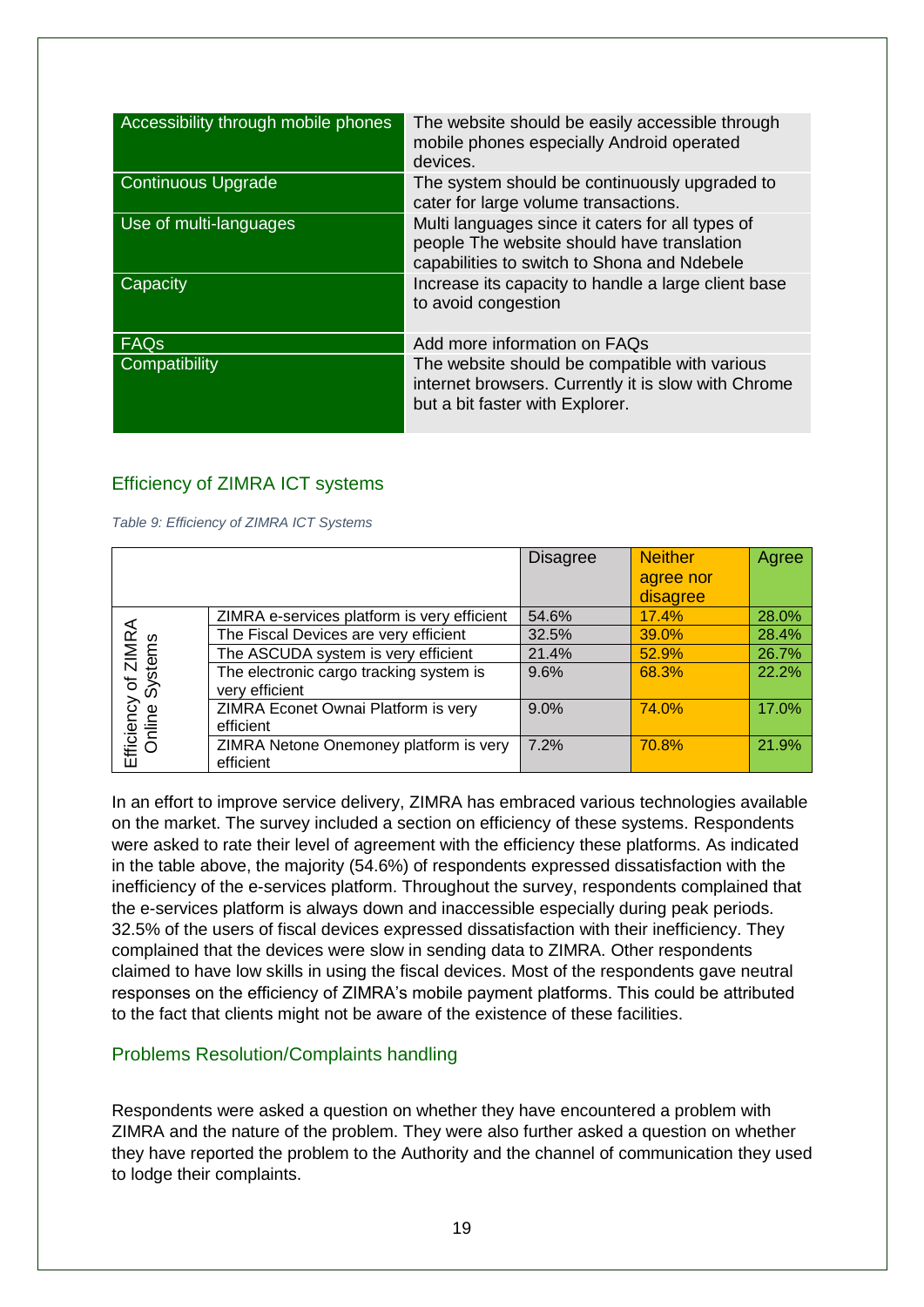The results below show that most (43%) of the respondents have encountered problems with the e-services platform which they complained was always congested or down. Obtaining a tax clearance is one of the major problems encountered by taxpayers during the first quarter of the year 2021. Respondents have also cited that they have failed to acquire timely service due to lack of immediate collaboration among ZIMRA staff. Participants have complained that there is no proper handover of client queries among ZIMRA employees. As a result some queries go for long periods without getting a solution when the officer handling the complaint goes on leave or changes department.



<span id="page-20-1"></span>*Figure 11: Frequent Complaints From Taxpayers*



# <span id="page-20-0"></span>Channel and Speed of Complaint resolution

<span id="page-20-2"></span>*Figure 12: Channel and Speed of Complaint Resolution*

The results in the table above show that most (59.8%) of the taxpayers prefer to lodge their complaints through the email. This could be attributed to the fact it is cheap to send messages through email and it is also easier for reference purposes. A considerable number of taxpayers also use the telephone (31.3%) and SMS (30.0%) to lodge their complaints. The results also show that most (38.3%) of the respondents have gone for over three weeks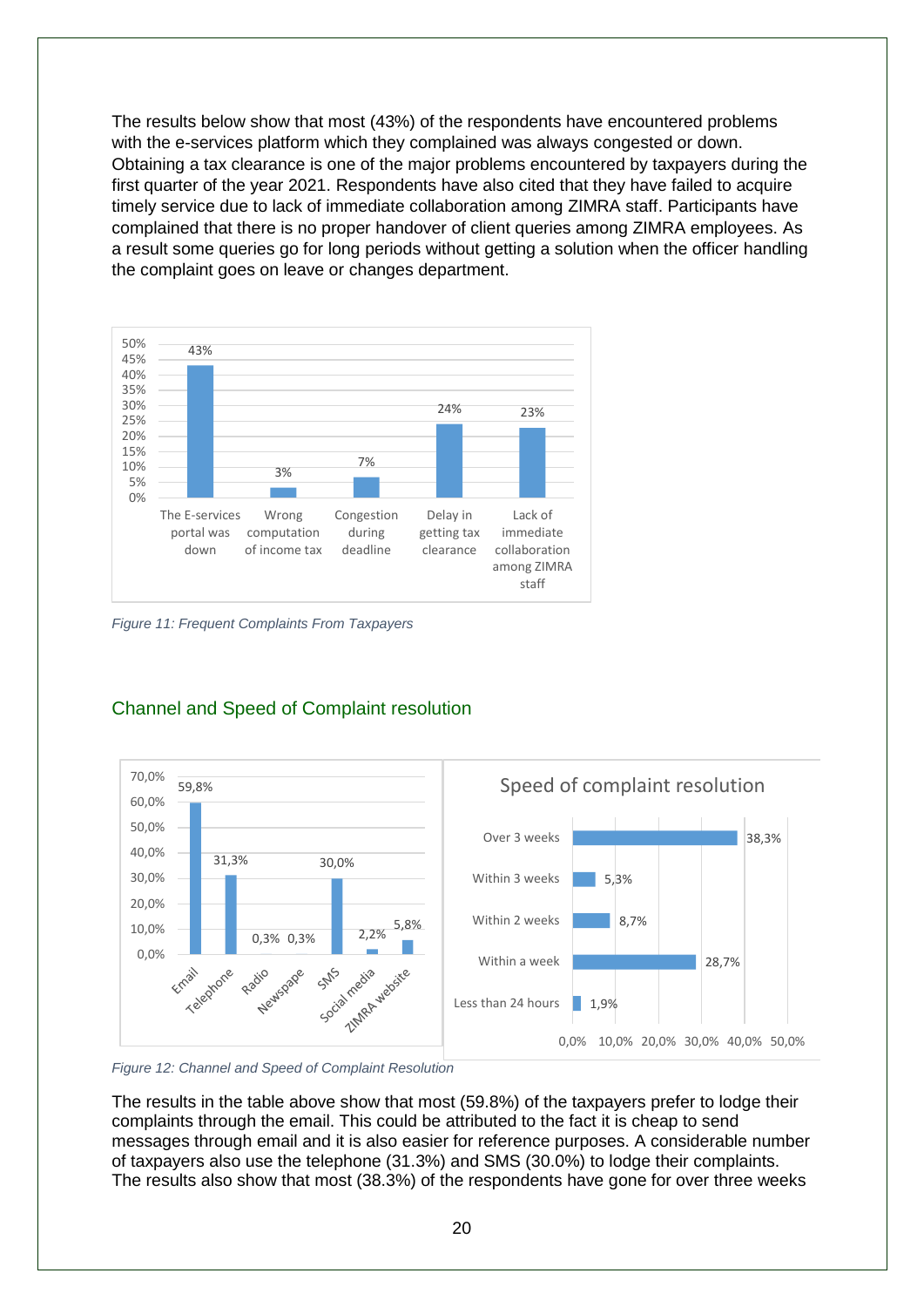without getting their queries resolved. The findings from this study show that ZIMRA employees take time to respond to customer emails. Some of the clients complained that ZIMRA staff does not even respond to client queries.

#### <span id="page-21-0"></span>Crosstabulation-Speed of complaint resolution

A cross-tabulation of the channel used and the speed of query resolution was performed and the results are as shown in the table below.

|                      |                  | How fast was your complaint/problem resolved? |          |          |        |                 |       |
|----------------------|------------------|-----------------------------------------------|----------|----------|--------|-----------------|-------|
|                      | Less than        | Within a                                      | Within 2 | Within 3 | Over 3 |                 |       |
|                      |                  | 24 hours                                      | week     | weeks    | weeks  | weeks           | Total |
| Through which        | Email            | 32                                            | 56       | 17       | 11     | 72 <sup>°</sup> | 188   |
| mechanism $/$        | <b>Telephone</b> | 25                                            | 29       |          | 6      | 32              | 99    |
| channel did you      | <b>ZIMRA</b>     |                                               |          |          |        |                 |       |
| make the complaint / | website          | 0                                             | 3        | 3        |        | 13              | 19    |
| report the problem?  |                  |                                               |          |          |        |                 |       |

<span id="page-21-2"></span>*Figure 13: Cross-tabulation (Channel and Speed of Complaint Resolution)*

The results show that the majority of respondents who lodged their complaints through email, telephone and the website went for over three weeks without getting a solution from ZIMRA.



<span id="page-21-3"></span>*Figure 14: Level of Satisfaction With Speed of Complaint Resolution*

Finally, the respondents were asked about their level of satisfaction with the way their complaints were resolved. The figure above shows the distribution of the responses to this question. The results show that roughly 48% of the respondents were satisfied with the way their complaints were handled whilst about 34% of the participants were dissatisfied with the way their problems were resolved. On the other hand, about 18% of the respondents did not disclose their level of satisfaction.

#### <span id="page-21-1"></span>**Communication**

Respondents were asked about their impression of ZIMRA's information dissemination system. The results in the table below show that most (29.8%) of the respondents believe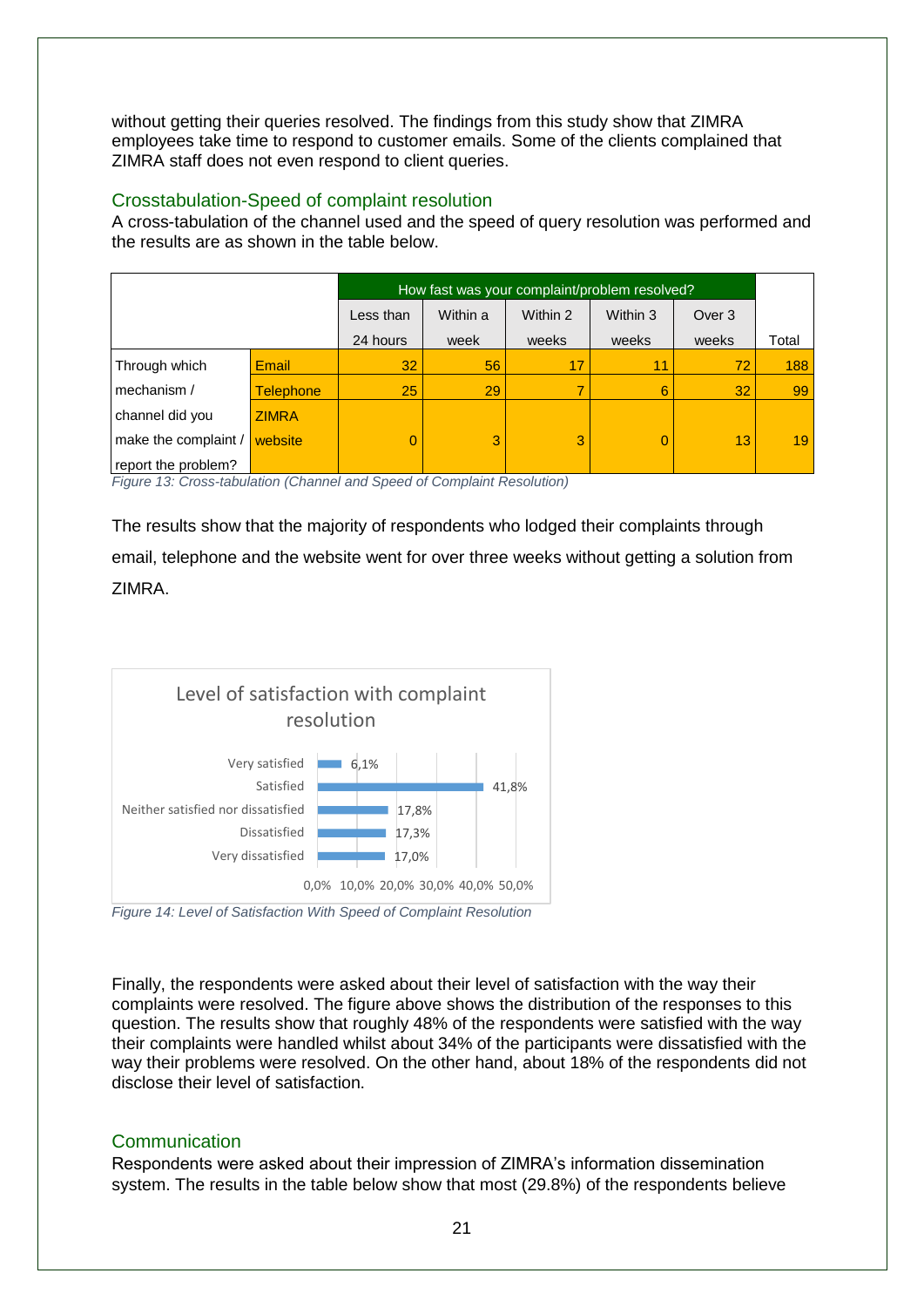that ZIMRA keeps customers fairly well informed followed by those who believe that ZIMRA gives its customers only a limited amount of information. Throughout the survey respondents complained that ZIMRA does not update its clients of any new tax laws in a timely manner.



<span id="page-22-1"></span>

#### <span id="page-22-0"></span>Preferred channel of communication

Respondents were asked about the channel of communication with which they felt ZIMRA should use for it to get more exposure to the public. The majority of respondents cited the email (43.6%) as the most effective channel of communication followed by the ZIMRA website (13.5%), SMS (12.6%) and ZIMRA Facebook (10.8%)



<span id="page-22-2"></span>*Figure 16: Preferred Channel of Communication*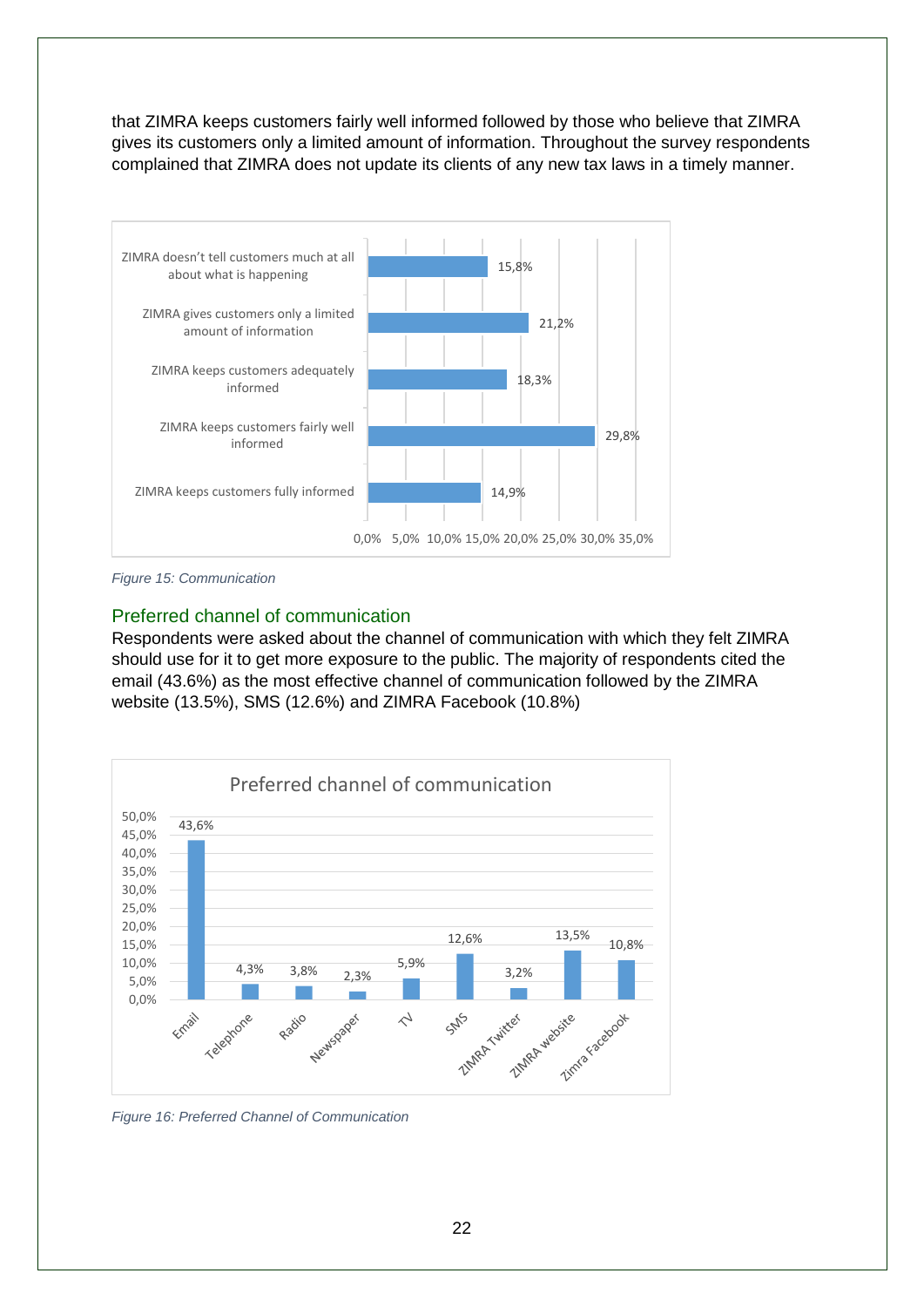#### <span id="page-23-0"></span>Media Appearance

For ZIMRA to be visible to the public, it has to advertise through various media. Participants were asked a question on which media they have heard or seen about ZIMRA. The results are shown in the pie chart below.



<span id="page-23-2"></span>*Figure 17: Media Appearance*

The results in the figure above show that ZIMRA articles always appear in newspapers (46.6%) and the television (29.8%).

#### <span id="page-23-1"></span>ZIMRA Tax Sensitization Programs

A multiple response question was asked on which tax sensitization sessions a respondent has ever attended. The questions attracted 446 responses which were distributed as shown in the table below. As illustrated in the table, most of the respondents have attended tax related meetings and education workshops. A considerable number of respondents have requested for more sector specific workshops.

<span id="page-23-3"></span>*Table 10: Tax Sensitization Sessions Attended*

|                            |                            |     | Responses | Percent of |
|----------------------------|----------------------------|-----|-----------|------------|
|                            |                            | N   | Percent   | Cases      |
| Tax sensitization sessions | Tax related meetings       | 235 | 52.7%     | 60.9%      |
| attended <sup>a</sup>      | <b>Education workshops</b> | 141 | 31.6%     | 36.5%      |
|                            | Sector specific workshops  | 70  | 15.7%     | 18.1%      |
| Total                      |                            | 446 | 100.0%    | 115.5%     |

a. Dichotomy group tabulated at value 1.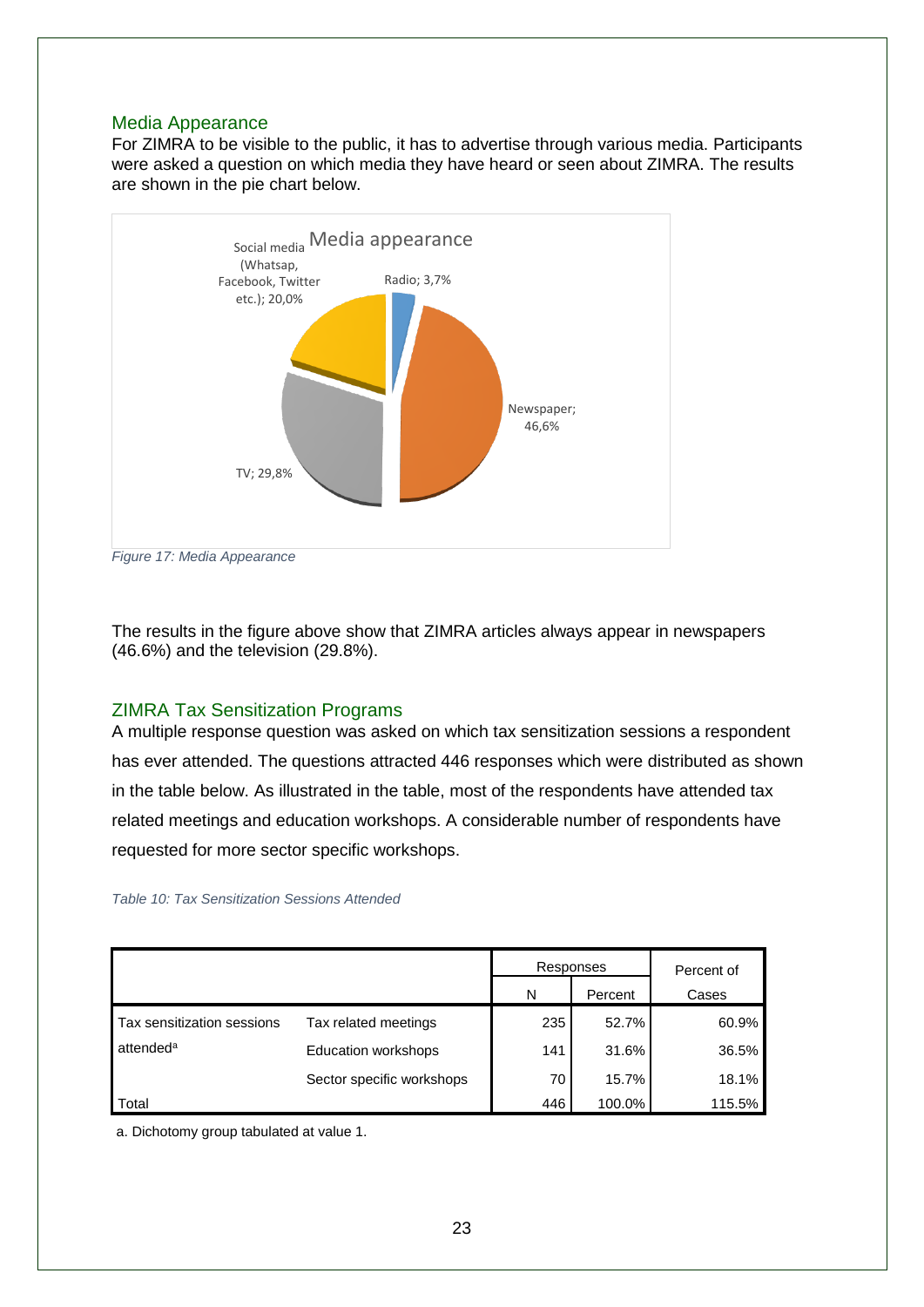# <span id="page-24-0"></span>Effectiveness of ZIMRA Tax Sensitization Sessions

During the survey, respondents who have attended at least one of the tax sensitization sessions were asked to give a rating of their effectiveness. As depicted in the table below the mean scores for each tax sensitization session is well above 70% hence substantiating the effectiveness of these programs. This shows that if ZIMRA increases the number and frequency of these workshops, compliance will boost as a result.

#### <span id="page-24-2"></span>*Table 11: Effectiveness of Tax Sensitization Sessions*

|       |                          | How effective are ZIMRA  |                          |
|-------|--------------------------|--------------------------|--------------------------|
|       | How effective are ZIMRA  | Sector Specific          | How effective are ZIMRA  |
|       | Education Workshops in   | Workshops in             | Tax Related Meetings in  |
|       | disseminating            | disseminating            | disseminating            |
|       | information to customers | information to customers | information to customers |
|       | about taxes and tax      | about taxes and tax      | about taxes and tax      |
|       | related issues           | related issues           | related issues           |
| Score | 77%                      | 74.4%                    | 77.6%                    |

#### <span id="page-24-1"></span>Challenges faced by users of fiscal devices

In a bid to curb tax evasion and increase compliance among taxpayers, ZIMRA has embarked on a fiscalization project that will see all retailers operating with Fiscal devices. This move was embraced by taxpayers with mixed feelings. Below are some of the challenges faced by users of fiscal devices.

<span id="page-24-3"></span>*Table 12: Challenges Faced by Users of Fiscal Devices*

|                                   |                                     |     | Responses | Percent of |
|-----------------------------------|-------------------------------------|-----|-----------|------------|
|                                   |                                     | N   | Percent   | Cases      |
| Challenges faced by fiscal device | Delay in transferring data to ZIMRA | 63  | 16.3%     | 21.9%      |
| users <sup>a</sup>                | Low skills in using Fiscal Devices  | 68  | 17.6%     | 23.6%      |
|                                   | High price of goods                 | 32  | 8.3%      | 11.1%      |
|                                   | Decrease in number of the           | 16  | 4.1%      | 5.6%       |
|                                   | customers                           |     |           |            |
|                                   | Air time loading                    | 27  | 7.0%      | 9.4%       |
|                                   | High competition caused by non-     | 31  | 8.0%      | 10.8%      |
|                                   | users                               |     |           |            |
|                                   | Frequent load shadings              | 32  | 8.3%      | 11.1%      |
|                                   | Penalties for non-usage             | 18  | 4.7%      | 6.3%       |
|                                   | High cost of Fiscal Devices.        | 99  | 25.6%     | 34.4%      |
| Total                             |                                     | 386 | 100.0%    | 134.0%     |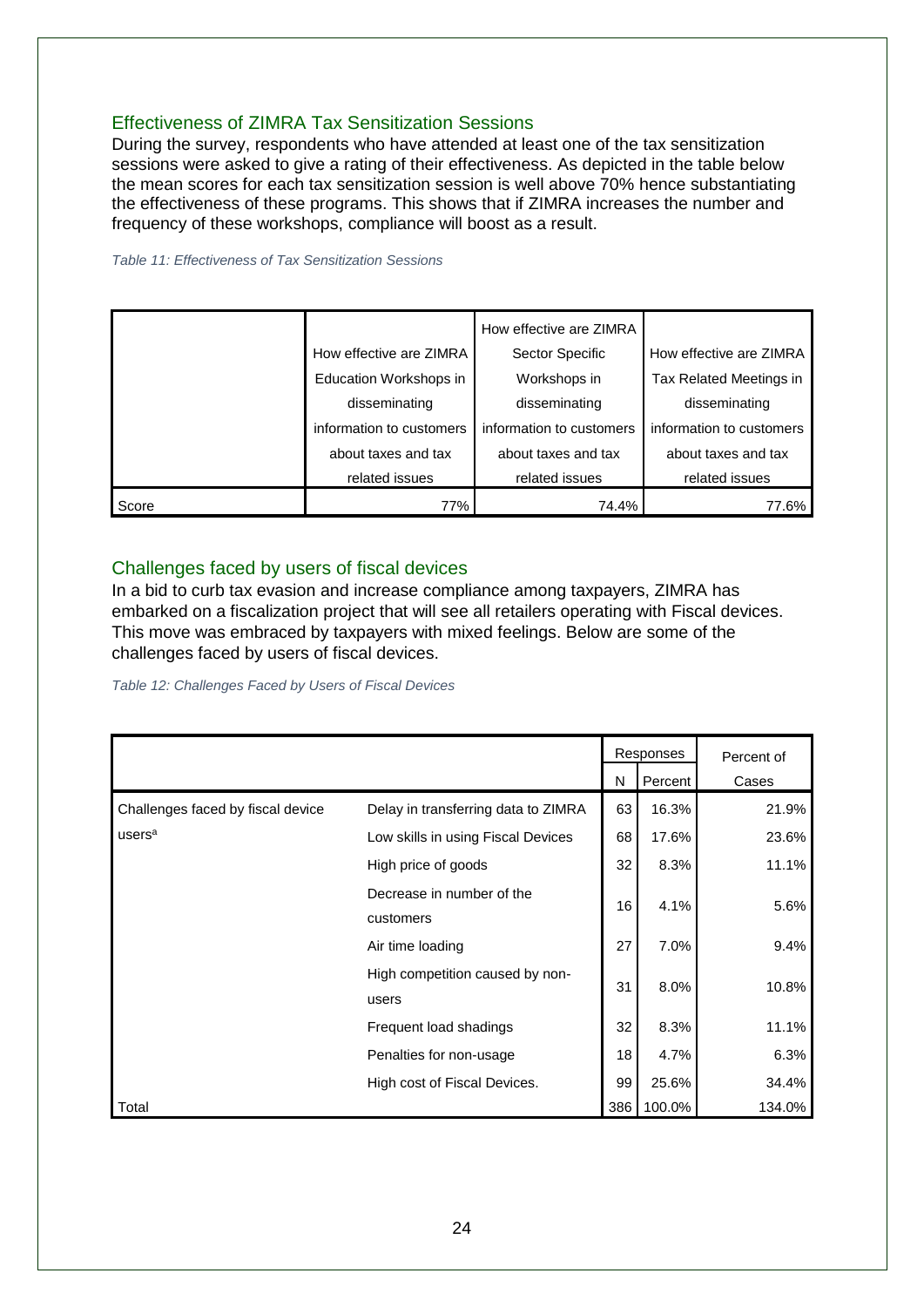As illustrated in the table above, the major challenges encountered by fiscal device users are: High cost of fiscal devices (25.6%), low skills in using the devices (17.6%) and delay in transferring data to ZIMRA (16.3%).

#### <span id="page-25-0"></span>Customer Satisfaction Index

The Customer Satisfaction Index was calculated using the American Customer Satisfaction Index (ACSI) Methodology. The following model was applied in deriving the CSI:



#### <span id="page-25-1"></span>ACSI Model for Government Services

<span id="page-25-2"></span>*Figure 18: ACSI Model for Government Services*

In this model, customer satisfaction (ACSI) has three antecedents, which are level of satisfaction with the service received (Satisfaction), how well the service compares to ideal (Comparison to Ideal) and whether the service met or exceeded expectations (Confirm/Disconfirm Expectations). Using these three manifest variables, the following formula is derived from the model:

$$
ACSI = \frac{\sum_{i=1}^{3} w_i \overline{x}_i - \sum_{i=1}^{3} w_i}{9\sum_{i=1}^{3} w_i} \times 100
$$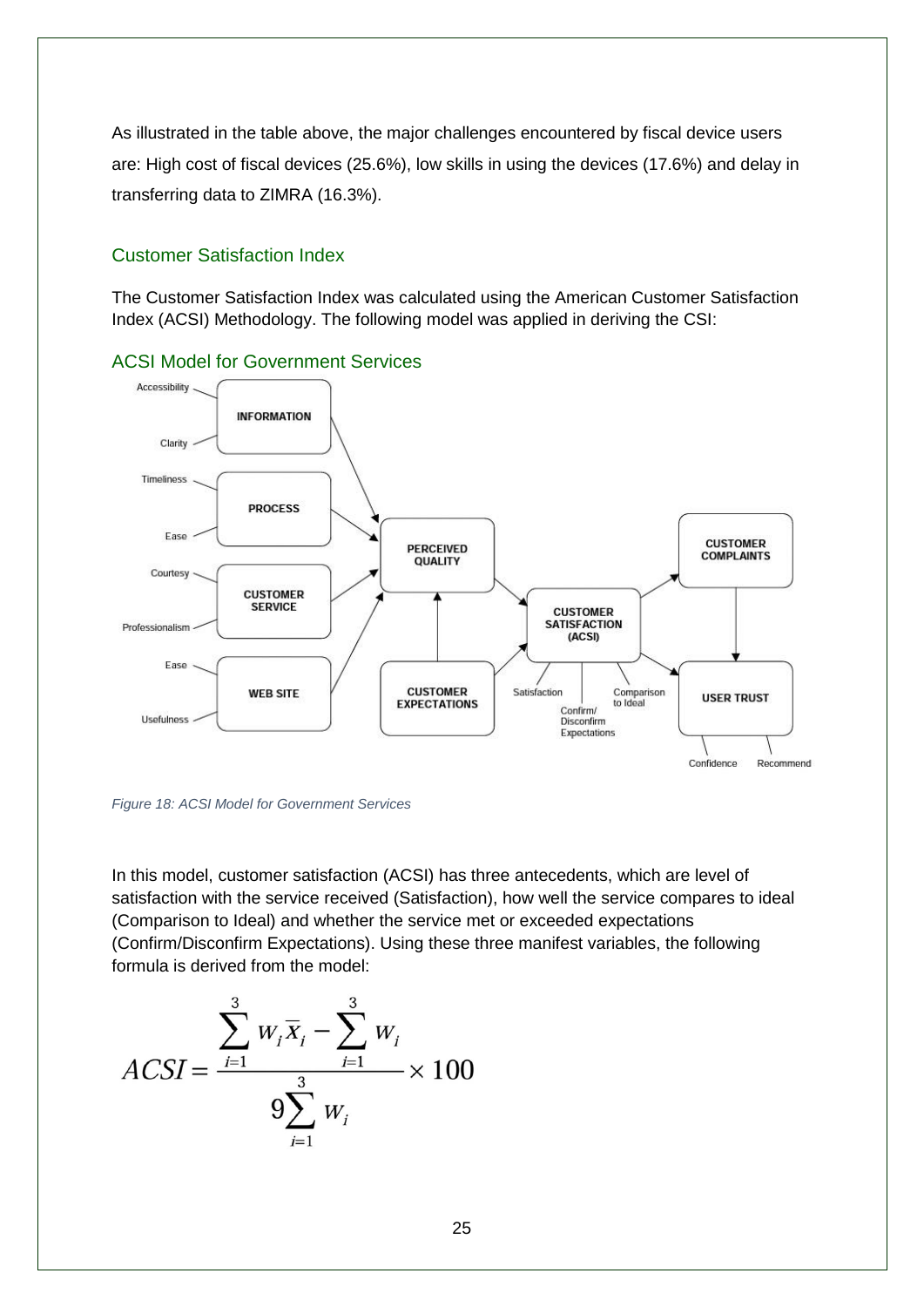Using the above formula, the calculated Customer Satisfaction Index was 59%.

#### <span id="page-26-0"></span>Station Satisfaction Scores

One of the objectives of this study is to find the customer satisfaction scores for each station. The bar chart below shows the satisfaction scores for each ZIMRA station.



<span id="page-26-1"></span>*Figure 19: Satisfaction Score Per Station*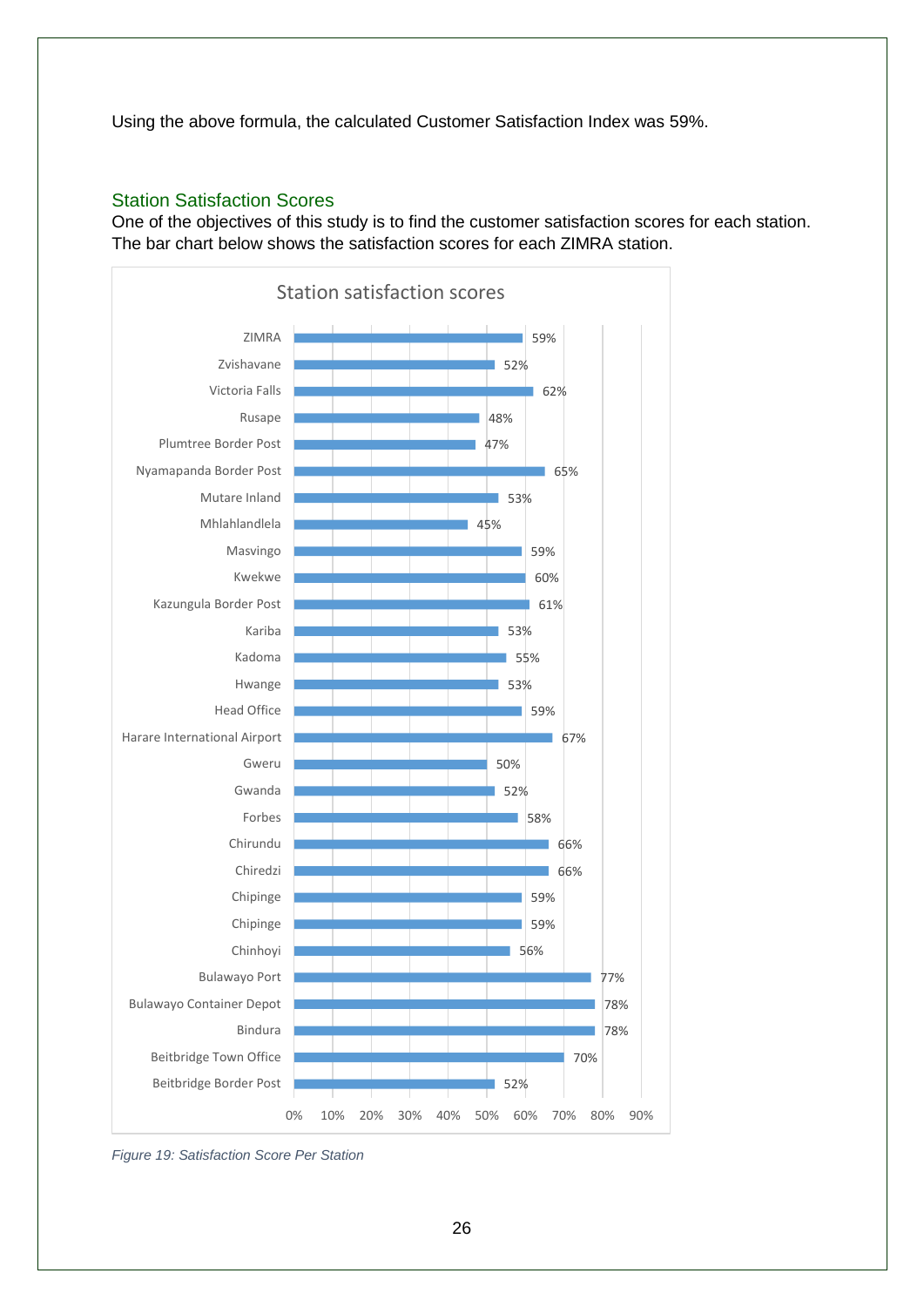As depicted in the figure above, Bindura (78%), Bulawayo Container Depot (78%), Bulawayo Port (77%) had the highest satisfaction scores. On the other hand, Mhlahlandlela (45%), Rusape (48%) and Plumtree (47%) had the lowest satisfaction scores.

# <span id="page-27-0"></span>Overall Service Delivery



<span id="page-27-2"></span>When respondents were asked to rate ZIMRA's overall level of service delivery, 40.8% rated it as good, 32.5% rated it as satisfactory and only 7.1% rated it as excellent. However, less than 20% of the respondents rated the overall service delivery as poor.

#### <span id="page-27-1"></span>Proposed areas of improvement

The table below summarizes the responses to the last open ended question on suggestions for improvement in ZIMRA's service delivery.

<span id="page-27-3"></span>

|  |  |  |  |  | Table 13: Proposed Areas of Improvement |
|--|--|--|--|--|-----------------------------------------|
|--|--|--|--|--|-----------------------------------------|

| <b>Area of Improvement</b>                  | <b>Recommendation</b>                                                                                                                                                                                           |
|---------------------------------------------|-----------------------------------------------------------------------------------------------------------------------------------------------------------------------------------------------------------------|
| <b>Penalties</b>                            | Avoid penalizing taxpayers who have been honest to<br>approach ZIMRA expressing inability to pay on due date on<br>stated valid reasons.                                                                        |
| <b>Prompt Response to</b><br>emails         | Staff should promptly respond to email requests by clients.                                                                                                                                                     |
| <b>E-services</b>                           | Improve E-services platform which is always down or<br>congested.                                                                                                                                               |
| <b>Decentralization</b>                     | Decision making should be decentralized to improve speed<br>of service.                                                                                                                                         |
| <b>E-services Payment</b><br><b>Records</b> | Payment records should be readily accessible through the<br>e-services platform.                                                                                                                                |
| <b>Staff Accessibility</b>                  | Telephone numbers often don't work or are not answered.<br>"Can ZIMRA officials be available in their offices? Half the<br>time have to be spent looking for them while we are kept<br>holding on cell phones." |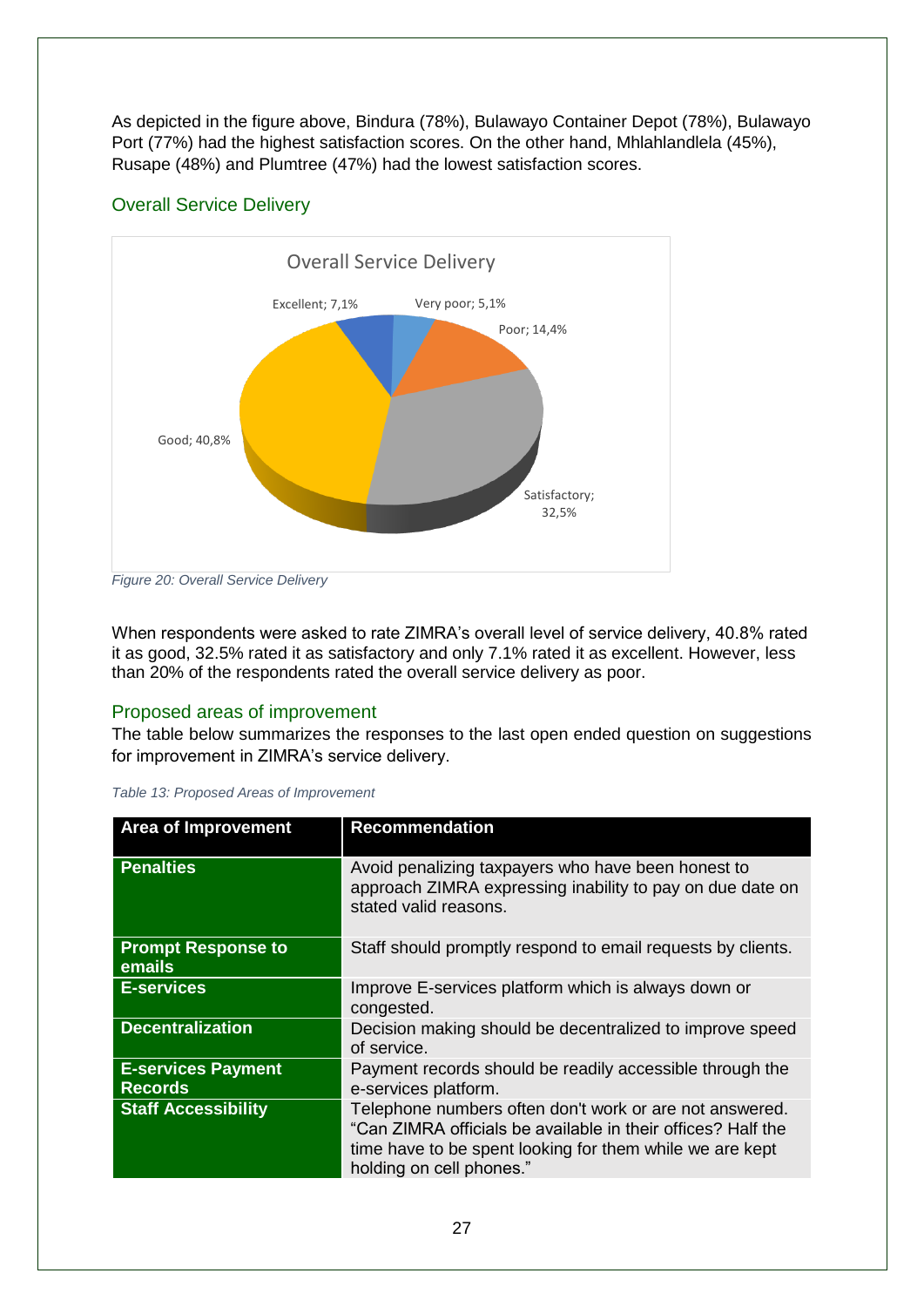| <b>Dual System of Returns</b>                         | The Authority should use both manual and online systems<br>for returns since the E-services is not performing as per<br>expectation.                                                                                                                                                                                                                                                                                                                    |
|-------------------------------------------------------|---------------------------------------------------------------------------------------------------------------------------------------------------------------------------------------------------------------------------------------------------------------------------------------------------------------------------------------------------------------------------------------------------------------------------------------------------------|
| <b>Customer care</b>                                  | Improve on customer care, some ZIMRA staff members are<br>very unfriendly and sometimes rough to clients.                                                                                                                                                                                                                                                                                                                                               |
| <b>Tax education</b>                                  | Increase tax education programs. ZIMRA should educate<br>the public about the importance of paying taxes.                                                                                                                                                                                                                                                                                                                                               |
| <b>Employee supervision</b>                           | Supervisors and managers must show more confidence<br>and resolve when handling appeals from clients. Quite<br>often they seem powerless to overturn wrong decisions<br>made by subordinates. Supervision must improve. "Juniors<br>are left to create little chiefdoms in their areas of work."                                                                                                                                                        |
| <b>Communication</b>                                  | ZIMRA should improve on information dissemination.<br>Taxpayers should be updated on new tax regulations<br>timeously.                                                                                                                                                                                                                                                                                                                                  |
| <b>Speed of service</b>                               | Improve on the speed of service delivery especially at the<br>country's ports of entry.                                                                                                                                                                                                                                                                                                                                                                 |
| <b>Bouncing emails</b>                                | "Due to Covid 19 a number of emails are being used to<br>submit our returns and most don't work especially the<br>Kadoma ones they continue to bounce back. Please fix."                                                                                                                                                                                                                                                                                |
| <b>Tax education for new</b>                          | ZIMRA should have Tax education programs for upcoming                                                                                                                                                                                                                                                                                                                                                                                                   |
| business                                              | businesses.                                                                                                                                                                                                                                                                                                                                                                                                                                             |
| <b>Website speed</b>                                  | Improve website speed and also minimize technical errors<br>when logging to the portal.                                                                                                                                                                                                                                                                                                                                                                 |
| <b>Tax Clearance</b>                                  | Tax clearance certificates should be processed instantly.                                                                                                                                                                                                                                                                                                                                                                                               |
| <b>Accuracy on client</b><br>records                  | "Communication of accurate facts with regards to client<br>accounts. One official will tell you all is clear and in the last<br>minute, a different official will start highlighting problems<br>that were missed by the previous official."                                                                                                                                                                                                            |
| <b>Response to queries</b>                            | Staff should quickly respond to customers' queries.                                                                                                                                                                                                                                                                                                                                                                                                     |
| <b>Systematic tracking of</b><br>email requests       | "Request for service by e-mail should be directed to central<br>mail box and reference number issued by the system for<br>easy of tracking issues. From central mail issues should<br>then be assigned to particular individuals for attention. This<br>will totally do away with corruption. Putting issues to<br>personal mail boxes is a problem particularly if someone<br>then goes on leave. Reference numbers ensure attention at<br>all times." |
| <b>Website update</b>                                 | The ZIMRA website should be always be updated so that it<br>contains relevant information.                                                                                                                                                                                                                                                                                                                                                              |
| <b>Multicurrency system for</b><br><b>VAT and Tax</b> | The authority should sort out the multicurrency system for<br>VAT and Tax Returns.                                                                                                                                                                                                                                                                                                                                                                      |
| <b>Clearance of vehicles</b>                          | Fast customs duty clearing at points of entry for vehicles<br>and goods.                                                                                                                                                                                                                                                                                                                                                                                |
| <b>Client education</b>                               | Educate clients on how to pay for taxes and submitting<br>returns.                                                                                                                                                                                                                                                                                                                                                                                      |
| <b>Patience on new</b><br>businesses                  | The Authority should be patient with new businesses to<br>allow them to grow.                                                                                                                                                                                                                                                                                                                                                                           |
|                                                       |                                                                                                                                                                                                                                                                                                                                                                                                                                                         |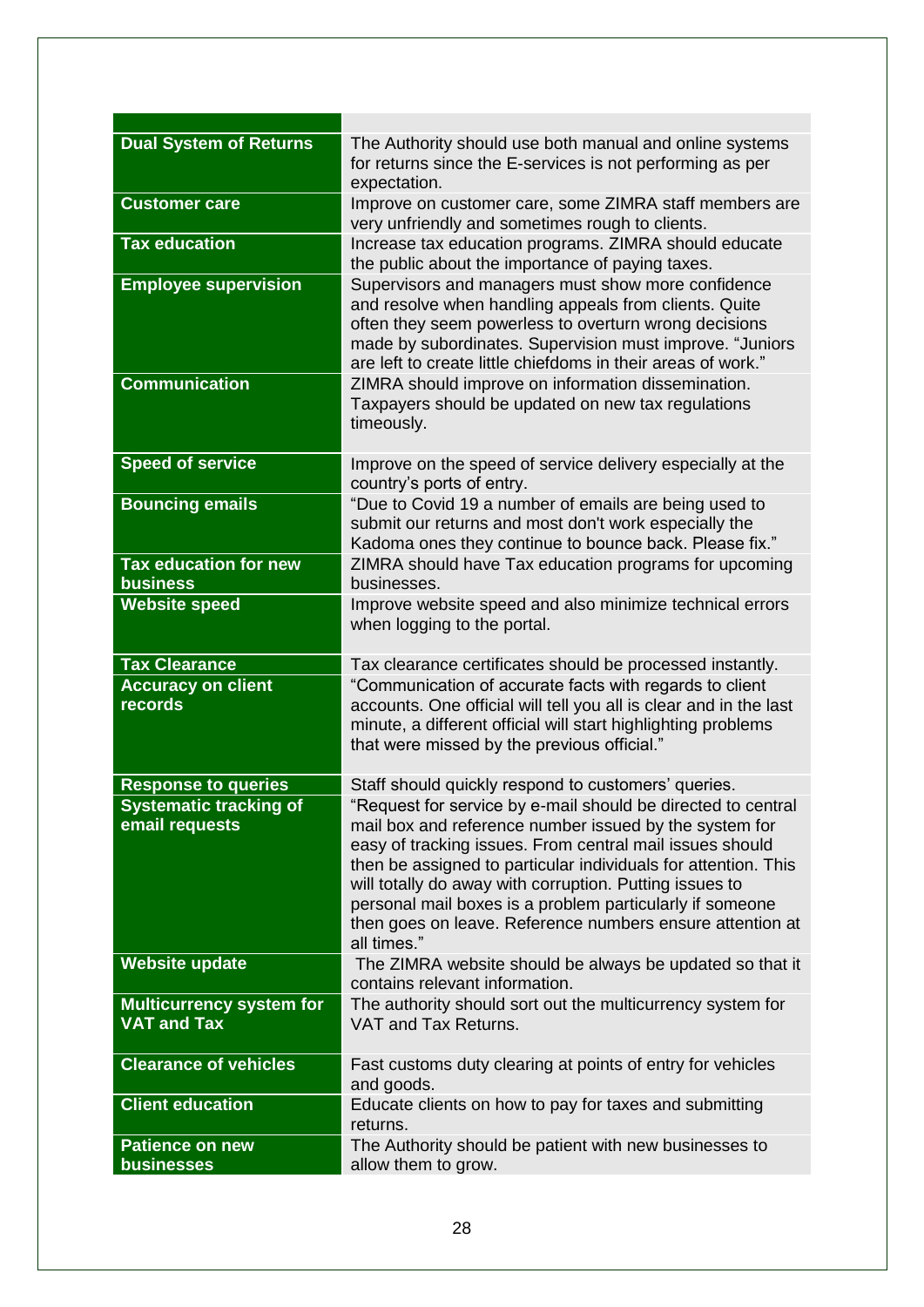| Sector-specific<br>workshops                      | More sector specific workshops should be conducted.                                                                                                                                                                                                                                                                                                                                                                                                                                                                                                                                                                                                                     |
|---------------------------------------------------|-------------------------------------------------------------------------------------------------------------------------------------------------------------------------------------------------------------------------------------------------------------------------------------------------------------------------------------------------------------------------------------------------------------------------------------------------------------------------------------------------------------------------------------------------------------------------------------------------------------------------------------------------------------------------|
| <b>Submission dates</b>                           | Have different times or dates for sectors to submit returns<br>and not all on the 10th and 25th of every month.                                                                                                                                                                                                                                                                                                                                                                                                                                                                                                                                                         |
| <b>CGT</b>                                        | Improve on issuance of capital gains tax certificates.                                                                                                                                                                                                                                                                                                                                                                                                                                                                                                                                                                                                                  |
| <b>E-services</b>                                 | Remove complexity in navigating e-services. Make the<br>access of return forms easy.                                                                                                                                                                                                                                                                                                                                                                                                                                                                                                                                                                                    |
| <b>Timely upload of emailed</b><br><b>returns</b> | Uploading of emailed returns which have failed online must<br>be done in a timely manner.                                                                                                                                                                                                                                                                                                                                                                                                                                                                                                                                                                               |
| <b>Parking space for town</b><br><b>offices</b>   | ZIMRA town offices should have parking space for<br>customers.<br>ZIMRA should procure new state of the art vehicles.                                                                                                                                                                                                                                                                                                                                                                                                                                                                                                                                                   |
| <b>User-friendly E-services</b><br>interface      | Remove complexity in navigating e-services. Make the<br>access of return forms easy.                                                                                                                                                                                                                                                                                                                                                                                                                                                                                                                                                                                    |
| <b>Online Payment</b>                             | The E-services platform should have online payment<br>platforms like PayNow that is being used by the Companies<br>Registry for name searches and other payments.                                                                                                                                                                                                                                                                                                                                                                                                                                                                                                       |
| <b>Tax reminders</b>                              | ZIMRA should regularly send tax reminders well before cut-<br>off dates.                                                                                                                                                                                                                                                                                                                                                                                                                                                                                                                                                                                                |
| <b>Communication with</b><br><b>SMEs</b>          | The Authority should be in constant contact with SMEs to<br>boost compliance.                                                                                                                                                                                                                                                                                                                                                                                                                                                                                                                                                                                           |
| <b>Uploading of returns</b>                       | Improve on E-services especially on uploading returns. For<br>example PAYE should be posted to PAYE account and not<br>income tax so that when an error occurs it becomes ease to<br>rectify.                                                                                                                                                                                                                                                                                                                                                                                                                                                                           |
| <b>Online workshops</b>                           | Introduce online workshops since face-to-face meetings<br>remains a challenge.                                                                                                                                                                                                                                                                                                                                                                                                                                                                                                                                                                                          |
| <b>Widen tax base</b>                             | Widen tax base collections so that a few a not burden.                                                                                                                                                                                                                                                                                                                                                                                                                                                                                                                                                                                                                  |
| <b>Fiscal devices</b>                             | ZIMRA should provide clients with Fiscal Devices since<br>they are regarded as ZIMRA property.                                                                                                                                                                                                                                                                                                                                                                                                                                                                                                                                                                          |
| <b>Modernization of offices</b>                   | ZIMRA offices should be modernized and have enough<br>circulation of air especially the Rusape Branch.                                                                                                                                                                                                                                                                                                                                                                                                                                                                                                                                                                  |
| <b>VAT registration</b>                           | ZIMRA should work on improving the VAT registration<br>process so that more eligible companies are included.                                                                                                                                                                                                                                                                                                                                                                                                                                                                                                                                                            |
| <b>Fair treatment of clients</b>                  | "ZIMRA should fix the E-filing platform so it can cope with<br>the load. It is time for ZIMRA to own the part it plays in the<br>delays caused by an inefficient system of its own creating.<br>The break down in the E-filing system has caused a lot of<br>loss of income for a lot of businesses and ZIMRA was the<br>cause of that loss, yet we, the clients, are still governed by<br>draconian laws and deadlines with no grace on the part of<br>ZIMRA.<br>Accountability on the part of ZIMRA needs to take a huge<br>step up the ladder. Losing/misfiling returns or simply<br>ignoring emails and then placing the blame on the client is<br>grossly unfair." |
| <b>Simplified tax system</b>                      | Tax structures should be simplified in order to improve<br>voluntary compliance.                                                                                                                                                                                                                                                                                                                                                                                                                                                                                                                                                                                        |
| <b>Contact information</b>                        | ZIMRA should publish contact information that actually<br>ends in a client receiving a personal response from a                                                                                                                                                                                                                                                                                                                                                                                                                                                                                                                                                         |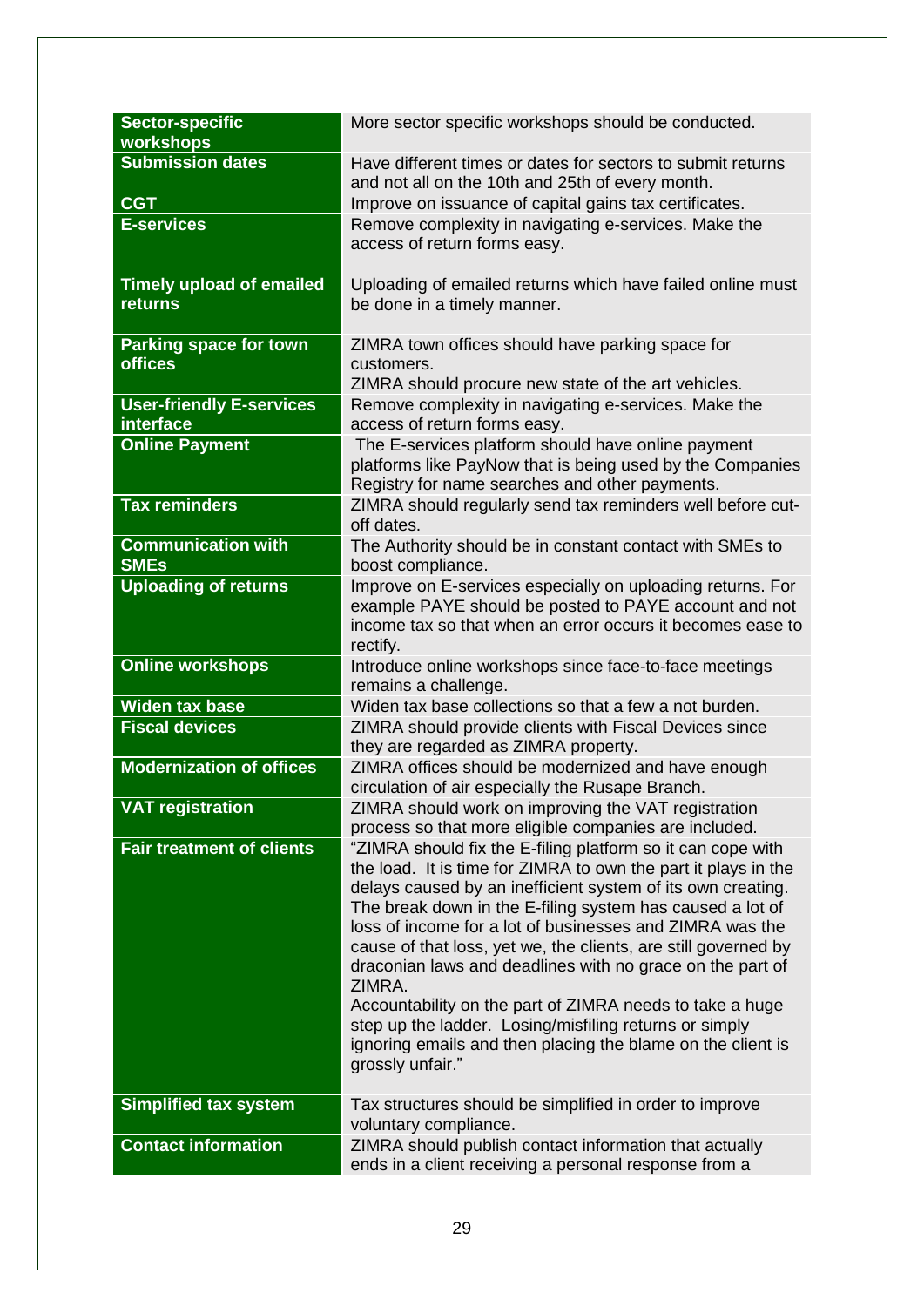| ZIMRA officer. Emails and phone numbers that are never<br>answered is a major cause for dissatisfaction among<br>clients.                                                                                                                                    |
|--------------------------------------------------------------------------------------------------------------------------------------------------------------------------------------------------------------------------------------------------------------|
| Export loads should be precleared at ZIMRA Chipinge<br>station.                                                                                                                                                                                              |
| "One of the disappointing and frustrating departments is the<br>TIP department. Crossing the border driving a car seems<br>like one has committed a crime. The poor service to this<br>aspect of obtaining a TIP at Beit bridge border is<br>indescribable." |
| Increase range of fiscal devices that are affordable, fiscal<br>devices that aren't affected by power cuts.                                                                                                                                                  |
| The website should have an option of using local languages<br>that are easily understandable by taxpayers.                                                                                                                                                   |
| The website layout should be simplified for ease of<br>navigation.                                                                                                                                                                                           |
| ZIMRA should timeously advise clients when tax bands<br>change and also when new statutory instruments are<br>enacted.                                                                                                                                       |
| "Officers should honestly assist not act as if they want to<br>hand over clients to private tax consultants. Officers at<br>times pretend not to know their jobs so clients go to<br>consultants."                                                           |
| ZIMRA should visit its clients to assess whether fiscal<br>devices are being used correctly.                                                                                                                                                                 |
| The constant changing of liaison officers is very disruptive.                                                                                                                                                                                                |
| ZIMRA should link with the Companies Registry for easy<br>document processing.                                                                                                                                                                               |
| The Authority should find modern ways of fighting<br>corruption.                                                                                                                                                                                             |
|                                                                                                                                                                                                                                                              |

# <span id="page-30-0"></span>**Conclusions**

The following conclusions can be drawn from the above findings:

- i) Generally, clients are satisfied with ZIMRA's service delivery as witnessed by a Customer Satisfaction Index of 59%. However, taxpayers expressed deep satisfaction with the e-services platform and ZIMRA's poor communication with its clients. Taxpayers have complained that ZIMRA does not keep them wellinformed of any new tax regulations. Also taxpayers have experienced difficulties in obtaining a Tax Clearance.
- ii) The introduction of the Fiscal devices have been embraced by clients with mixed feelings. Some respondents have complained that fiscal devices are very expensive and they also take time to send information to ZIMRA. On the other hand, a significant proportion of respondents cited no challenges with the use of Fiscal devices.
- iii) Taxpayers at the country's ports of entry experience delays in clearing of goods. They complained that officers at border stations deliberately slow down speed of service in in order to compel clients into bribery.
- iv) Taxpayers generally feel that ZIMRA should not penalize clients in situations where clients fail to meet submission deadlines due to system faults.
- v) ZIMRA's website is not always up to date and as a result does not contain all the relevant information.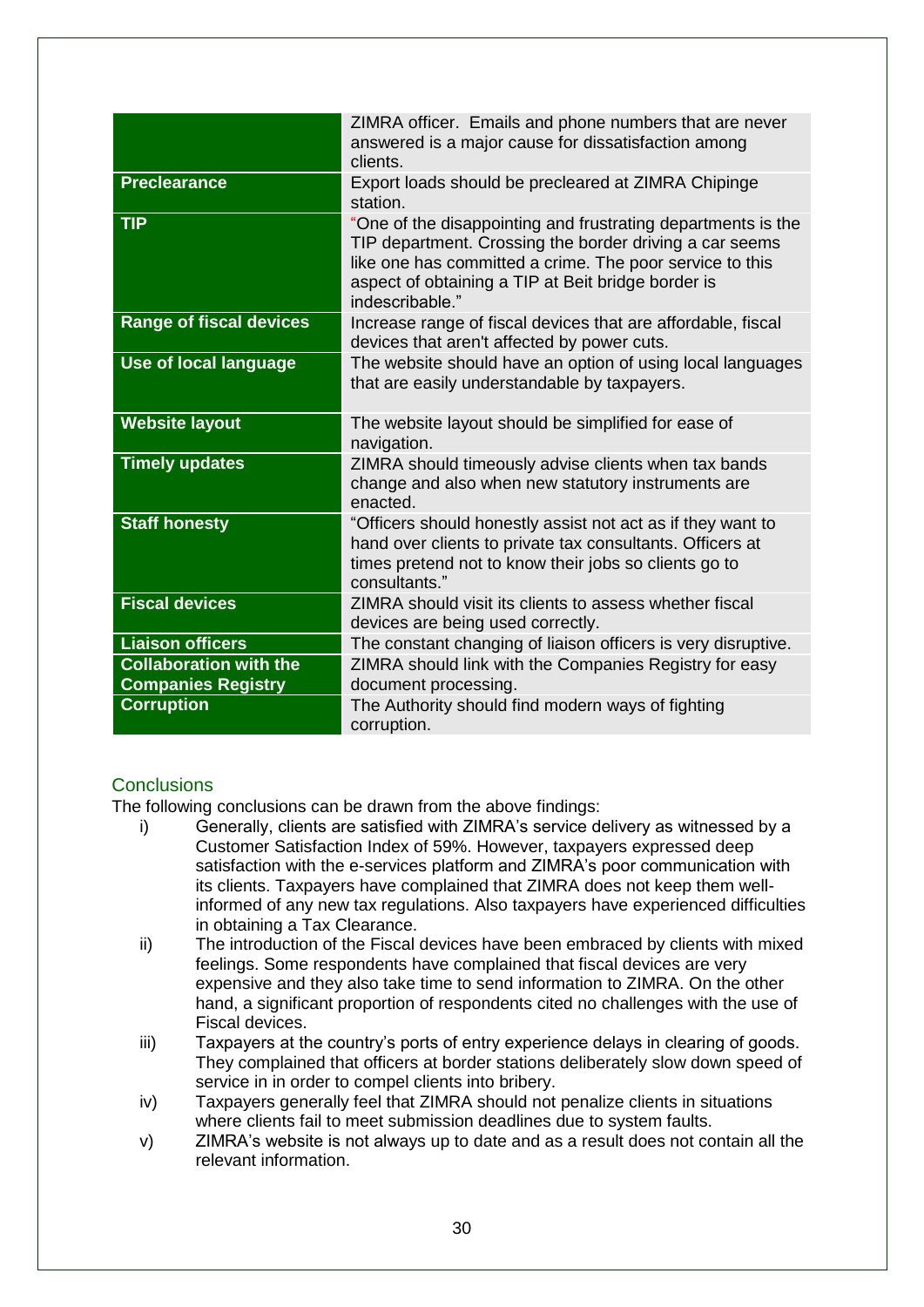# <span id="page-31-0"></span>Recommendations

For ZIMRA to improve its quality of service and meet its customers' expectations, SPSS Zimbabwe suggested the following recommendations:

- i) Improve the efficiency of the e-services platform by adding more advanced servers that have the capacity to handle large amounts of data even during peak periods.
- ii) Tax clearances should be processed in time
- iii) Improve on communication systems between clients and the Authority. New tax policies should be communicated to clients timeously. With the technology revolution among customers where physical interaction fast becoming minimal, ZIMRA should take advantage of emails and social media to reach out to their customers.
- iv) Conduct more tax education workshops.
- v) The ZIMRA website should be upgraded and continuously updated so that all relevant forms and information can be easily accessed through it.
- vi) Exercise leniency when clients fail to meet deadlines due to ZIMRA system faults.
- vii) Staff should promptly respond to email requests.
- viii) Improve staff accessibility through telephones.
- ix) The business of selling fiscal devices should be liberalized and not left to a few players. Suppliers of Fiscal Devices should be increased so that taxpayers can access them at competitive prices.
- x) Continue with the zero-tolerance approach to corruption.
- xi) Improve the speed of clearing goods at border stations.
- xii) Simplify tax structures to improve voluntary compliance
- xiii) ZIMRA should have clear systems and procedures for staff to deal with complaints and provide solutions.
- xiv) Staff should treat customers courteously and not treat them as enemies.
- xv) Conduct regular customer care training workshops.
- xvi) An updated database of clients for ease of communication through e-mails and SMS.
- xvii) Next mini survey should incorporate physical interviews at border posts to improve representation of cross border traders who do not have access to online surveys.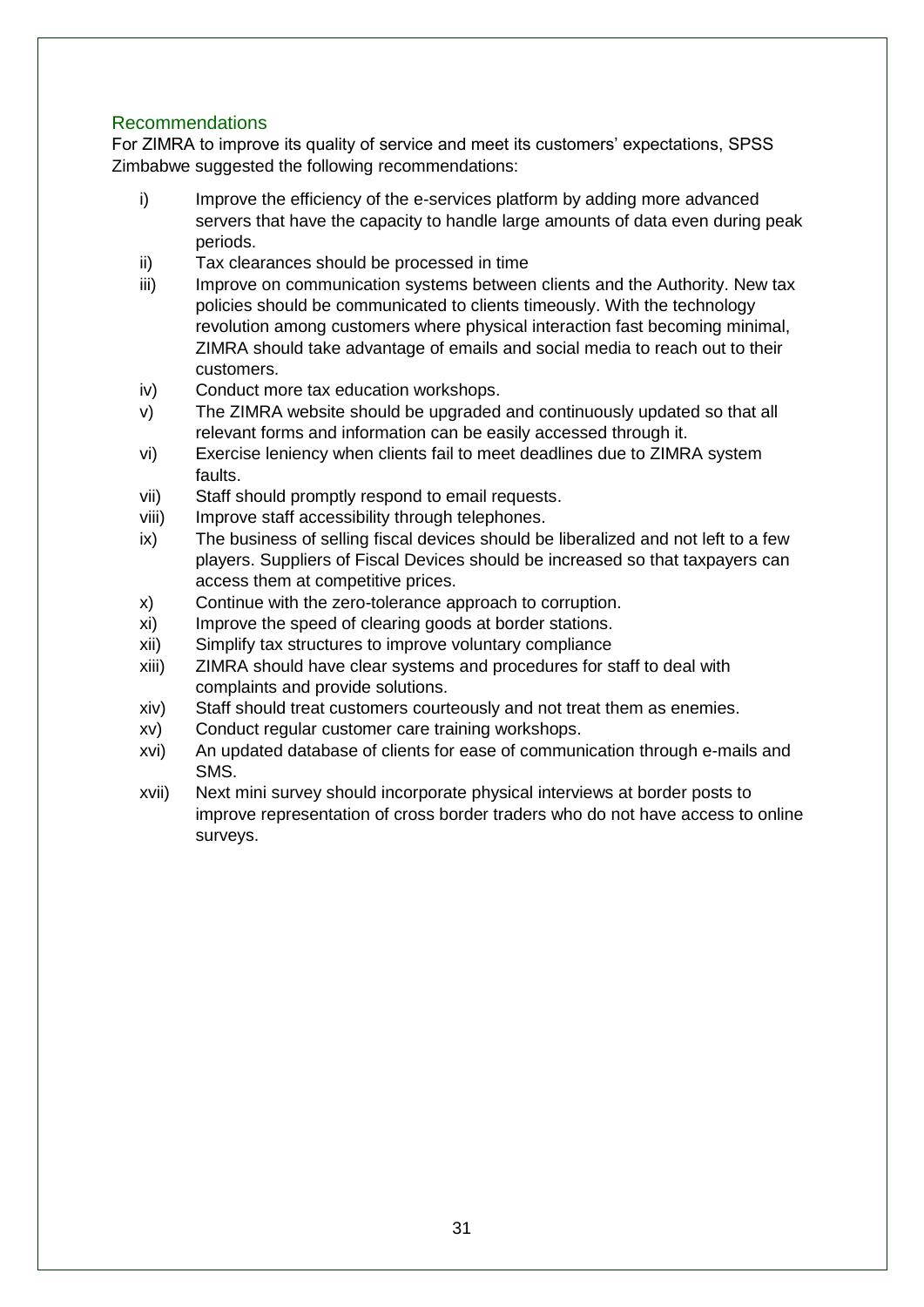# <span id="page-32-0"></span>Appendix A

<span id="page-32-1"></span>Questionnaire for Taxpayers



Address: 50 Pendennis Road Mt Pleasant, Harare Email: spsszim@gmail.com matthew@spss-zim.co.zw Phone: 0242-744 264 Cell: 0774 997 301/0778 569 431

INTRODUCTION: Hello, my name is …... I work for SPSS ZIMBABWE, an independent market research company. In a bid to evaluate the service delivery function within ZIMRA, we are conducting a Customer Satisfaction Survey targeting taxpayers and other stakeholders' perceptions and opinions of the institution. The findings of this research will be used as a reference in prioritising areas for improvement within ZIMRA. It is in this regard that we kindly seek your contribution to this survey by responding to this questionnaire. You can be assured that responses obtained from this exercise will be treated with utmost confidentiality and will only be used for the purposes of this research.

| 1. Nyamapanda Border Post<br>2. Chirundu One-Stop Border Post       |
|---------------------------------------------------------------------|
| 3. Harare International Airport Customs and Excise (15 per section) |
| 4. Victoria Falls Border Post                                       |
| 5. Plumtree Border Post                                             |
| 6. Bulawayo Mhlahlandlela                                           |
| 7. Bulawayo Port                                                    |
| 8. Bulawayo Container Depot                                         |
| 9. Mutare Inland Station                                            |
| 10. Forbes Border Post                                              |
| 11. Chipinge                                                        |
| 12. Masvingo                                                        |
| 13. Gweru                                                           |
| 14. Beitbridge Town Office                                          |
| 15. Beitbridge Border Post                                          |
| 16. Head Office Reception Area                                      |
| 17. Kanyemba Border Post                                            |
| 18. Mukumbura                                                       |
| 19. Chinhoyi Office                                                 |
| 20. Marondera                                                       |
| 21. Bindura                                                         |
| 22. Kariba Border Post                                              |
| 23. Charles Prince Airport                                          |
| 24. Manica Container Deport                                         |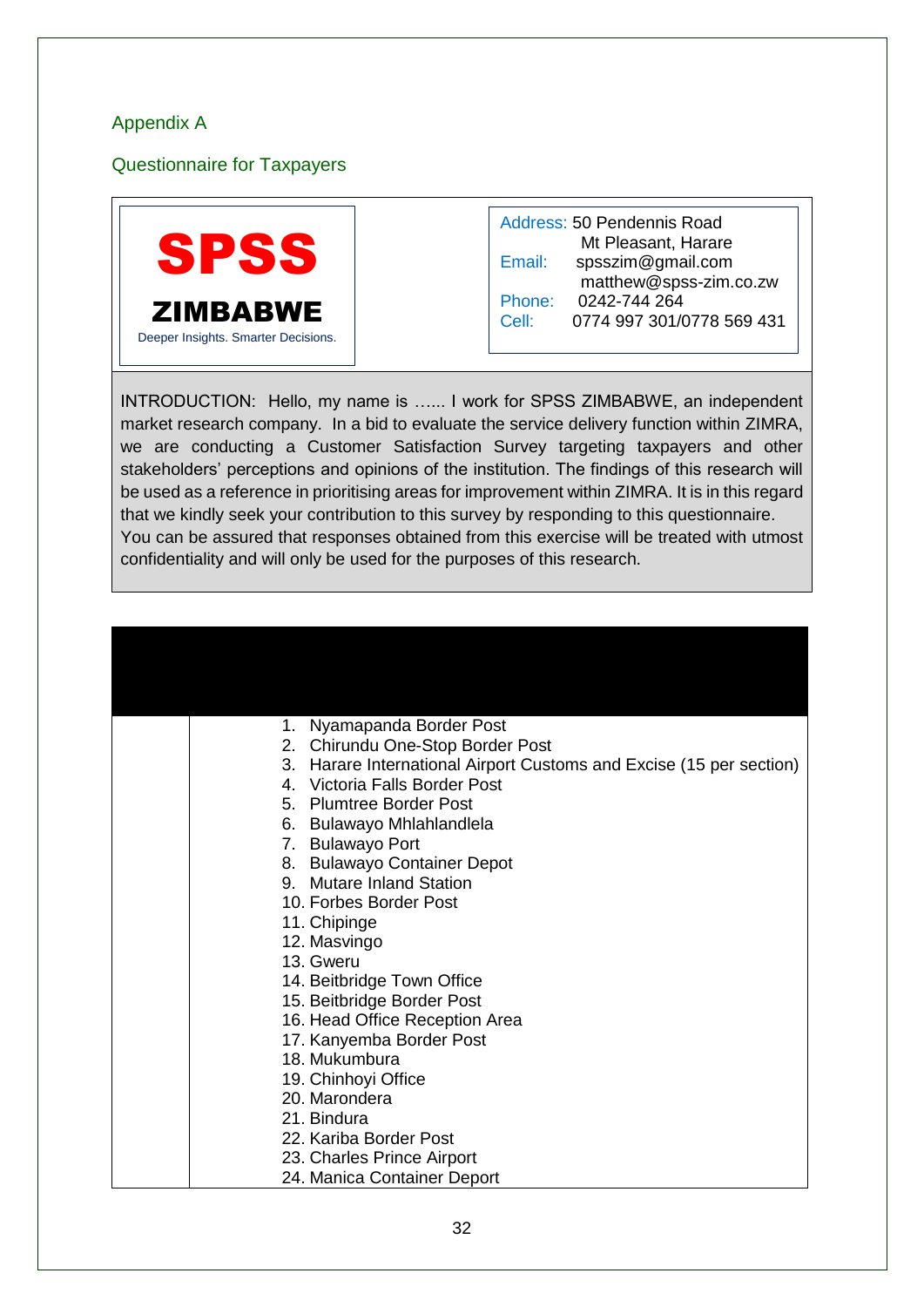|          | 25. BAK Storage<br>26. Kazungula Border Post<br>27. Hwange Station<br>28. Pandamatenga Border Post<br>29. Maitengwe Border Post<br>30. Mphoengs Border Post<br>31. Joshua M. Nkomo Airport<br>32. Gwanda Office<br>33. Kadoma<br>34. Rusape<br>35. Kwekwe<br>36. Mt Selinda Border Post<br>37. Sango Border Post<br>38. Chiredzi<br>39. Zvishavane                                                                                                                                                                                                                                                                                                                                                                                                                                                                                                                                                                                                              |
|----------|-----------------------------------------------------------------------------------------------------------------------------------------------------------------------------------------------------------------------------------------------------------------------------------------------------------------------------------------------------------------------------------------------------------------------------------------------------------------------------------------------------------------------------------------------------------------------------------------------------------------------------------------------------------------------------------------------------------------------------------------------------------------------------------------------------------------------------------------------------------------------------------------------------------------------------------------------------------------|
| Sector   | 1. Tax Accountant<br>2. Clearing Agent<br>3. Transporter<br>4. Individual Taxpayer<br>5. Importer<br>6. Exporter<br>7. Government Department<br>8. NGO<br>9. SME<br>10. Cross Border Trader<br>11. Wholesale & Retail Trade<br>12. Real Estate Activities<br>13. Other Service Activities<br>14. Income from Trade & Investment<br>15. Construction<br>16. Manufacturing<br>17. Transportation And Storage<br>18. Agriculture, Forestry & Fishing<br>19. Financial and Insurance<br>20. Information and Communication<br>21. Admin & Support Services<br>22. Professional, Scientific & Tech<br>23. Mining And Quarrying<br>24. Human Health And Social Work<br>25. Accommodation & Food Services<br>26. Standard Industry System<br>27. Education<br>28. Electricity, gas, steam & aircon<br>29. Arts, Entertainment & Recreation<br>30. Water, Sewerage, Waste, Remediation<br>31. Public Administration & Defence: CSS<br>32. Extraterritorial Orgs & Bodies |
|          |                                                                                                                                                                                                                                                                                                                                                                                                                                                                                                                                                                                                                                                                                                                                                                                                                                                                                                                                                                 |
| Position | 1. Owner<br>2.<br>Manager<br>Accountant<br>3.<br>Other (specify)<br>4.                                                                                                                                                                                                                                                                                                                                                                                                                                                                                                                                                                                                                                                                                                                                                                                                                                                                                          |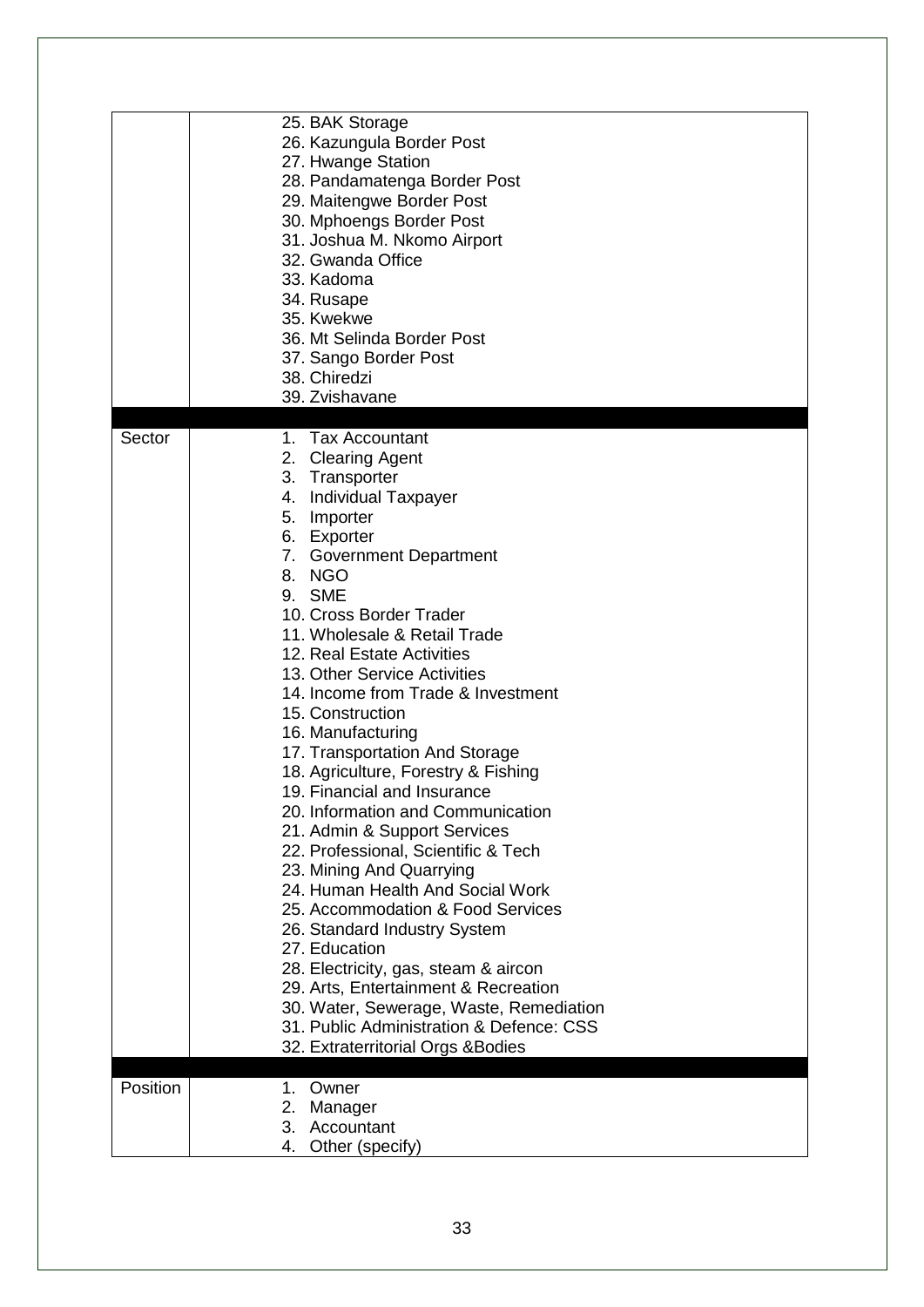Section A: On a scale of 1 to 5 where 1 means strongly disagree and 5 means strongly agree how well do you agree with the following statements?

| <b>Staff Attitude</b>   | 1. ZIMRA employees handle customers courteously                                           |
|-------------------------|-------------------------------------------------------------------------------------------|
|                         | 2. ZIMRA employees are always willing to help customers                                   |
|                         | 3. ZIMRA employees strive to exceed customer expectations.                                |
|                         | 4. ZIMRA employees are very good in speaking the language I                               |
|                         | understand.                                                                               |
|                         | 5. ZIMRA employees are very good listeners                                                |
|                         | 6. ZIMRA Employees strongly believe in "Customer First" principle                         |
|                         |                                                                                           |
| Service delivery        | The employees of ZIMRA are always accessible through<br>1.                                |
|                         | emails and phones                                                                         |
|                         | ZIMRA employees have the capacity to handle customers'<br>2.                              |
|                         | needs.                                                                                    |
|                         | Number of ZIMRA employees is sufficient for providing an<br>3.                            |
|                         | effective service at this station                                                         |
|                         | ZIMRA office ours are conducive<br>4.                                                     |
|                         |                                                                                           |
| Speed of service        | 1. ZIMRA employees quickly respond to our service requests                                |
|                         | 2. ZIMRA service is generally fast                                                        |
| Perception towards      | ZIMRA officials expect to receive bribes (cash, gifts, favours etc.) in<br>1 <sub>1</sub> |
| corruption              | order to serve customers.                                                                 |
|                         |                                                                                           |
|                         | 2. On a scale of 0 to 10 how would you rate the level of corruption at this               |
|                         | station? (Where 0 means not corrupt at all and 10 means extremely                         |
|                         |                                                                                           |
|                         | corrupt)                                                                                  |
| Quality of service      | 1. Quality of service in ZIMRA is high                                                    |
| <b>Staff Knowledge</b>  | 1. ZIMRA employees at this station know their job well                                    |
| Corporate governance    | 1. ZIMRA employees are of high integrity                                                  |
|                         | 2. ZIMRA discharge their duties in a fair and impartial manner                            |
| Accessibility of ZIMRA  | Is the ZIMRA website easy to use? Yes/No<br>1.                                            |
| Website                 | Is the ZIMRA website easy to find? Yes/No<br>2.                                           |
|                         |                                                                                           |
|                         | 3. What do you do when you visit ZIMRA's website?                                         |
|                         | Tax payments                                                                              |
|                         | Seek information                                                                          |
|                         | Download forms                                                                            |
|                         | Checking updates                                                                          |
|                         | Other (specify)                                                                           |
|                         | 4. Are you able to easily access all the relevant information you                         |
|                         | may need from ZIMRA website? Yes/No                                                       |
|                         | 5. Please suggest how ZIMRA can improve on their                                          |
|                         |                                                                                           |
|                         | website                                                                                   |
| Efficiency of ZIMRA ICT | 1. ZIMRA e-services platform is very efficient                                            |
| systems                 | 2. The Fiscal Devices are very efficient                                                  |
|                         | 3. The ASCUDA system is very efficient                                                    |
|                         | The electronic cargo tracking system is very efficient<br>4.                              |
|                         | 5. ZIMRA Econet Ownai Platform is very efficient                                          |
|                         | 6. ZIMRA Netone One money platform is very efficient                                      |
| Complaints resolution   | Have reported a problem/complaint to ZIMRA in the last four<br>1.                         |
|                         | months? Ys/No                                                                             |
|                         | 2. What was the problem / complaint about?                                                |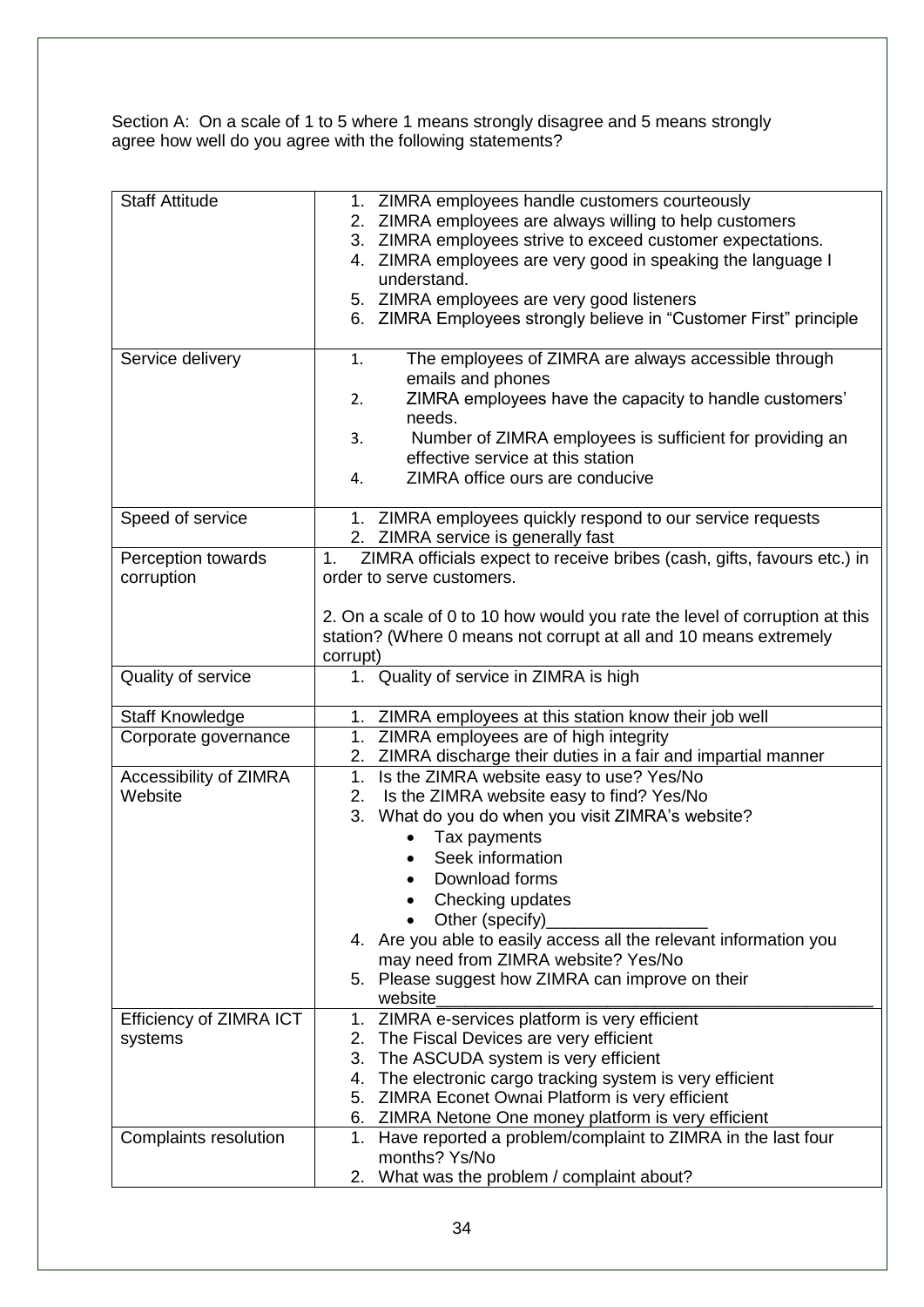|                            | The Eservices portal down<br>٠                                                                    |
|----------------------------|---------------------------------------------------------------------------------------------------|
|                            | Wrong computation of income tax                                                                   |
|                            | Wrong computation of PAYE                                                                         |
|                            | Congestion during the deadline                                                                    |
|                            | Delaying in getting tax clearance                                                                 |
|                            | Lack of immediate collaboration among ZIMRA staff                                                 |
|                            | Other (Specify)                                                                                   |
|                            | Through which mechanism / channel did you make the complaint<br>3.                                |
|                            | / report the problem?                                                                             |
|                            | Email<br>$\bullet$                                                                                |
|                            | Telephone<br>٠                                                                                    |
|                            | Radio<br>$\bullet$                                                                                |
|                            | Newspaper<br>٠                                                                                    |
|                            | TV                                                                                                |
|                            | <b>SMS</b>                                                                                        |
|                            |                                                                                                   |
|                            | Social media                                                                                      |
|                            | ZIMRA website                                                                                     |
|                            | 4. How fast was your complaint/problem resolved?                                                  |
|                            | Less than 24 hours                                                                                |
|                            | Within a week<br>٠                                                                                |
|                            | Within 2 weeks                                                                                    |
|                            | Within 3 weeks                                                                                    |
|                            | Over 3 weeks                                                                                      |
|                            | 5. Thinking about this last time that you made a complaint to                                     |
|                            | ZIMRA; how satisfied were you with the way your                                                   |
|                            | complaint/problem was resolved?                                                                   |
|                            | Very dissatisfied<br>$\bullet$                                                                    |
|                            | <b>Dissatisfied</b><br>٠                                                                          |
|                            | Neither satisfied nor dissatisfied<br>٠                                                           |
|                            | Satisfied<br>٠                                                                                    |
|                            | <b>Very Satisfied</b>                                                                             |
|                            |                                                                                                   |
| <b>Physical Facilities</b> | 1. ZIMRA physical facilities (i.e. offices, reception etc.) are very                              |
|                            | good.                                                                                             |
| Communication              |                                                                                                   |
|                            | 1. Which of the following<br>ZIMRA keeps customers fully<br>statements best describes<br>informed |
|                            | your impression of                                                                                |
|                            | ZIMRA keeps customers fairly<br>communications within<br>well informed                            |
|                            | ZIMRA?<br>ZIMRA keeps customers                                                                   |
|                            | adequately informed                                                                               |
|                            | ZIMRA gives customers only a                                                                      |
|                            | limited amount of information                                                                     |
|                            | ZIMRA doesn't tell customers                                                                      |
|                            | much at all about what is                                                                         |
|                            | happening                                                                                         |
|                            |                                                                                                   |
|                            | Yes<br>No                                                                                         |
|                            | 2. Which channel of<br>Email                                                                      |
|                            | communication do you<br>Telephone                                                                 |
|                            | think ZIMRA can adopt<br>ZIMRA Facebook                                                           |
|                            | to get more exposure?<br>Radio                                                                    |
|                            | Newspaper                                                                                         |
|                            |                                                                                                   |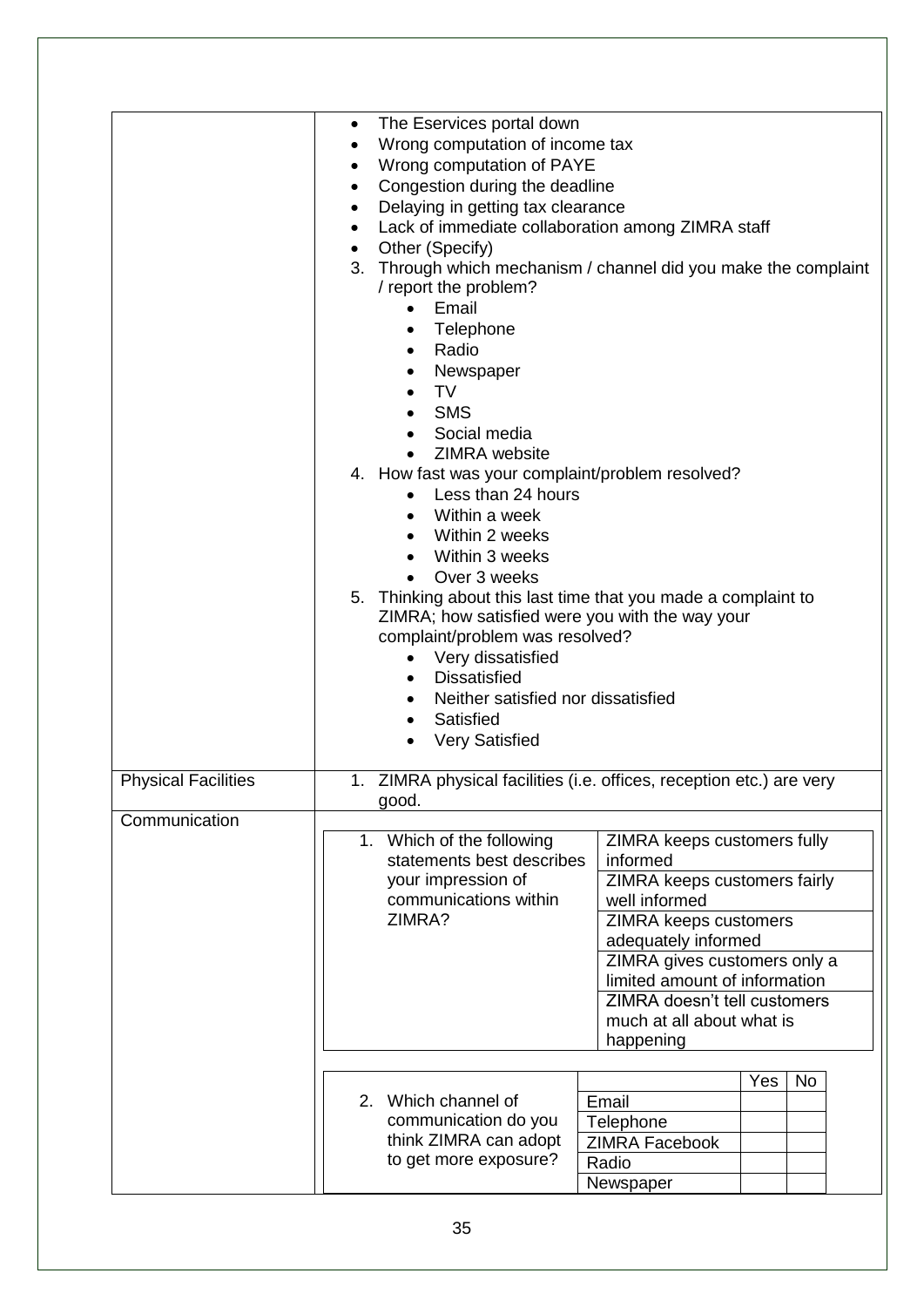| (Select one answer |                      |  |
|--------------------|----------------------|--|
| only)              | <b>SMS</b>           |  |
|                    | <b>ZIMRA Twitter</b> |  |
|                    | ZIMRA website        |  |

# Section B:

|  | 1. PUBLICITY RATING |  |
|--|---------------------|--|
|  |                     |  |

|                                       | Newspaper                                 |
|---------------------------------------|-------------------------------------------|
| In which media did you hear/see about | Radio                                     |
| ZIMRA?                                | τ۷                                        |
|                                       | Social media (WhatsApp, Facebook, Twitter |
|                                       | $etc.$ )                                  |
|                                       | Other (Specify)                           |

#### **2.** Fiscalisation

If you have a fiscal device which of the following challenges do you face when using Fiscal Devices?

| <b>No</b>      | Challenges faced                     | Yes | No |
|----------------|--------------------------------------|-----|----|
| 1              | Delay in transferring data to ZIMRA  |     |    |
| $\overline{c}$ | Low skills in using Fiscal Devices   |     |    |
| 3              | High price of goods                  |     |    |
| 14             | Decrease in number of the customers  |     |    |
| 5              | Air time loading                     |     |    |
| 6              | High competition caused by non-users |     |    |
| 7              | <b>Frequent load shadings</b>        |     |    |
| 8              | Penalties for non-usage              |     |    |
| 9              | High cost of Fiscal Devices.         |     |    |
| 10             | Other<br>(Specify)                   |     |    |

Have you ever attended any of the following sensitization sessions? (Tick appropriate box)

| Programs                  | Yes | No |
|---------------------------|-----|----|
|                           |     |    |
|                           |     |    |
| Tax related meetings      |     |    |
| Education workshops       |     |    |
| Sector specific workshops |     |    |